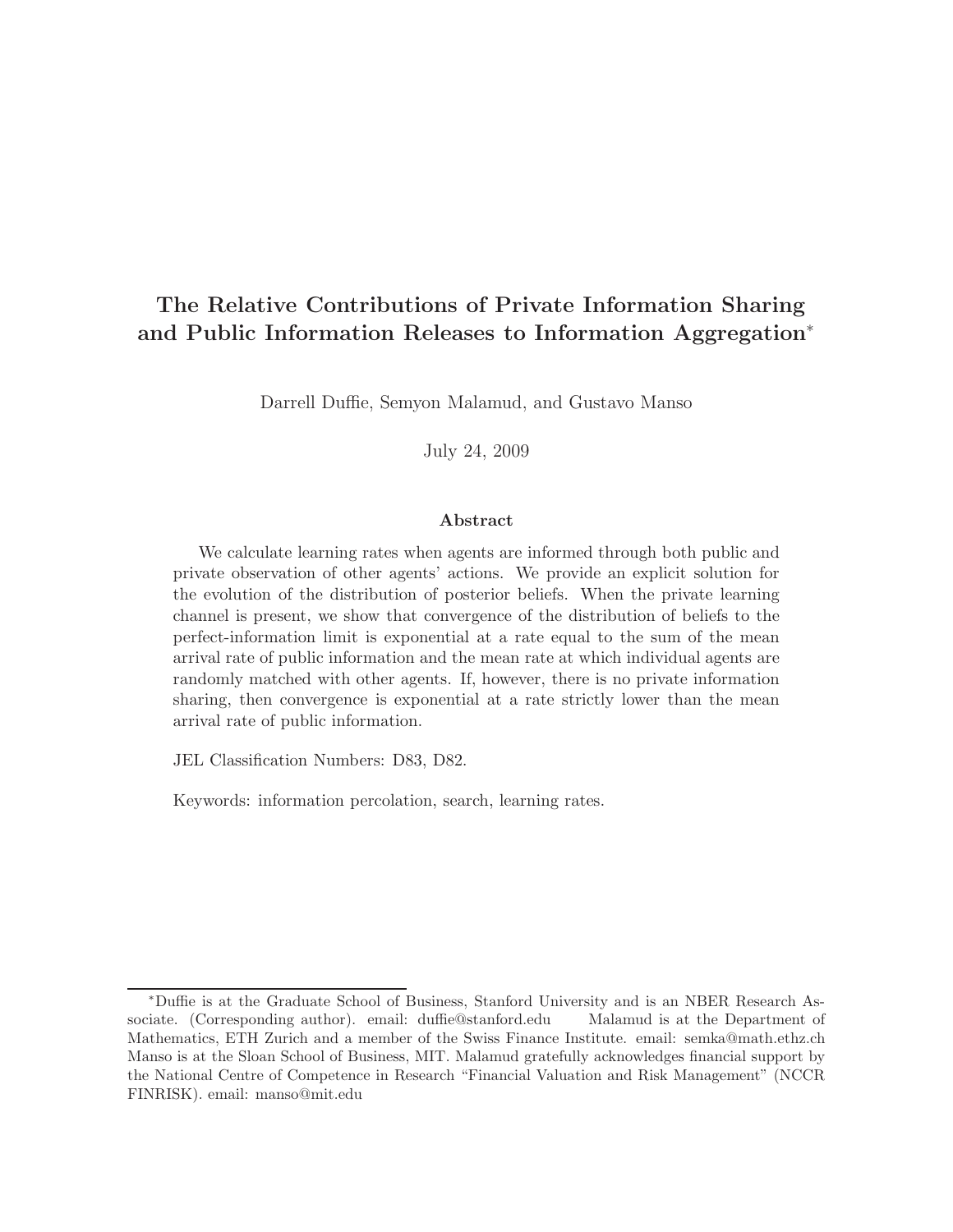### 1 Introduction

This paper calculates asymptotic learning rates when agents are informed through both public and private observation of other agents' actions.

We provide an explicit solution for the dynamics of the distribution of posterior beliefs for settings in which a large number of asymmetrically informed agents are randomly matched into groups over time, exchanging their information with each other when matched, and in which the information of randomly selected agents is also publicly revealed over time. We show that any agent's posterior beliefs converge in distribution to a common posterior at an exponential rate. With both public and private learning, the convergence rate is the sum of the mean arrival rate of public information and the mean rate at which an individual agent is matched with other agents. If, however, there is no private information sharing, then convergence is exponential at a rate strictly lower than the mean arrival rate of public information. We emphasize how the component of the asymptotic learning rate that is attributed to public announcements depends on the presence of private information sharing.

Our model works roughly as follows. A continuum of agents are initially endowed with signals that are informative about a random variable  $X$ . Given  $X$ , the signals endowed to one agent are independent of those endowed to another. Each agent enters private information sharing sessions at a mean rate of  $\lambda$  private meetings per year. At each such meeting, say an auction, other agents are randomly selected to attend. Each agent at the meeting reveals to the others a summary statistic of his or her posterior, such as a bid for an asset, reflecting the agent's originally endowed information and any information learned prior to the meeting. As an additional source of information, there are randomly timed public releases of the posterior beliefs of a randomly selected group of agents. Such public releases occur  $\eta$  times per year, in expectation.

Over time, as an agent gathers more and more information, the agent's posterior probability of the event that  $X$  has a particular outcome converges in distribution to one if the event is true, and to zero if the event is false. We calculate explicitly the probability distribution of an agent's posterior beliefs. With both private and public learning channels, we show that the convergence in distribution of the posterior is exponential at the rate  $\lambda + \eta$ , regardless of the sizes of the groups of agents that participate in meetings or have their information publicly revealed. If, however, there is no private information sharing, then the convergence rate is strictly lower than  $\eta$ , and depends non-trivially on the number of agents revealing information at each public release, the initial information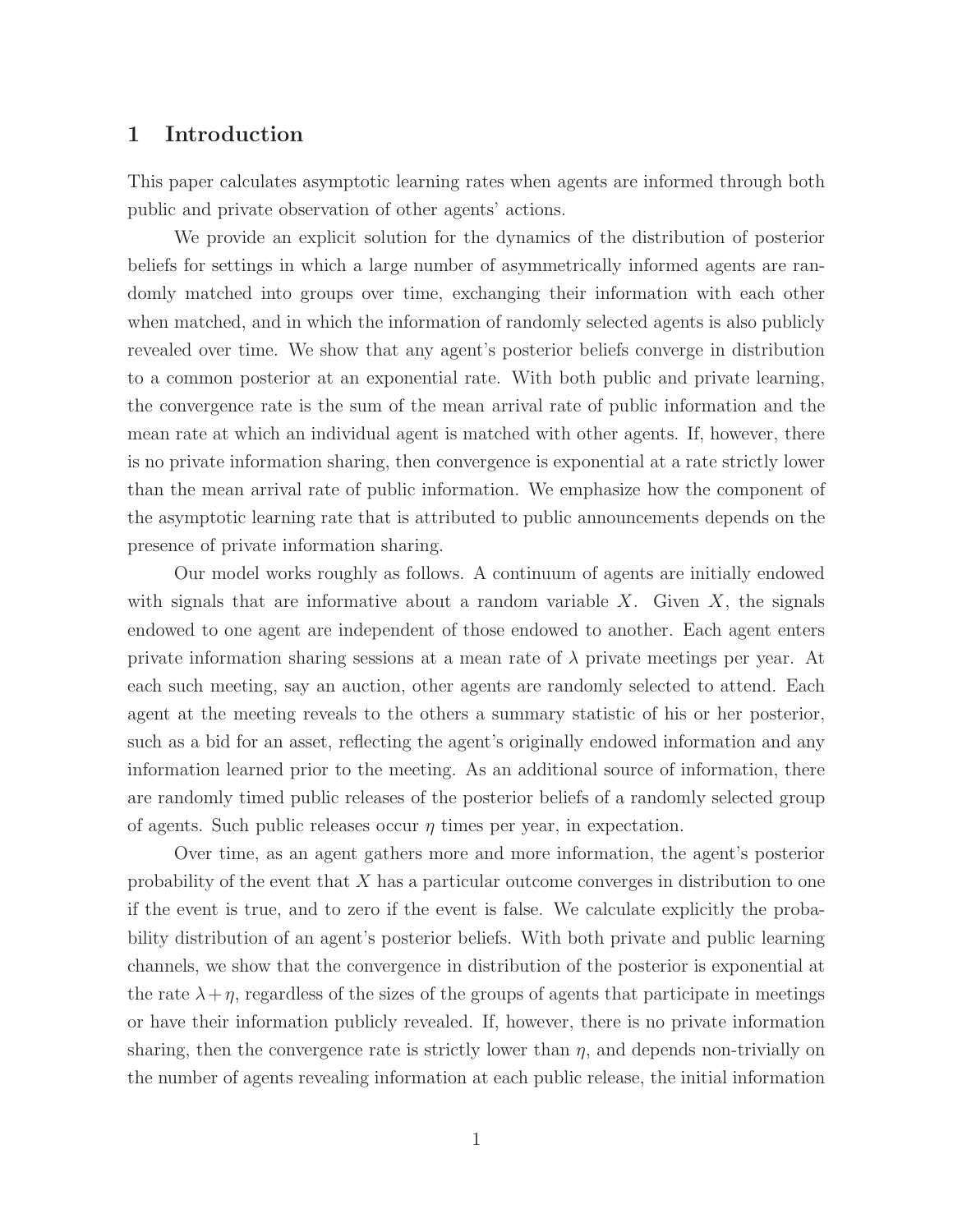endowment, and the realization of X.

As argued by Hayek (1945) and Arrow (1974), an important role of markets and organizations is the aggregation of information that is dispersedly held by its participants. Information aggregation occurs through the public observation of variables that reflect other agents' actions (such as prices or public bids for an asset) or through the private observation of other agents' actions (such as bilateral bargaining in a decentralized market). Our results suggest that, in terms of rates of convergence, the private channel of learning is at least as effective as the public channel of learning. If private information sharing is active, any increases in the mean arrival rates  $\eta$  and  $\lambda$  of public and private information events are translated one for one into the belief convergence rate. Without the benefit of private information sharing, however, an increase in the mean rate  $\eta$  of public information releases is less than fully converted to an increase in the belief convergence rate.

Private information sharing is typical in functioning over-the-counter markets for many types of financial assets, including bonds and derivatives. In these markets, trades occur at private meetings in which counterparties offer prices that reveal information to each other, but not to other market participants. In addition to this form of private information sharing, many over-the-counter markets also have public releases of a selection of price quotations or executed trades. These releases can be found on dealer screens, or in financial news services such as Bloomberg, or in email broadcasts by dealers to market participants. In some markets, a sample of private trade executions are provided publicly through such post-trade price reporting systems as TRACE, although typically with a short time  $lag<sup>1</sup>$ . We do not consider the effects of time lags of public information releases.

Information aggregation has received significant attention in the economics literature. Several papers focus on public information. Grossman (1976), Townsend (1978), and Grossman and Stiglitz (1980) introduce the notion of rational-expectations equilibrium to capture the idea that prices aggregate information that is dispersed in the economy. Wilson (1977), Milgrom (1981), Vives (1993), Pesendorfer and Swinkels (1997), and Reny and Perry (2006) provide strategic foundations for the rational-expectations equilibrium concept. Another strand of literature investigates information aggregation when agents learn only through private interactions. For example, in over-the-counter

<sup>&</sup>lt;sup>1</sup>Some of the empirical implications for price behavior of TRACE-based public information sharing in over-the-counter bond markets has been considered by Edwards, Harris, and Piwowar (2007), Goldstein, Hotchkiss, and Sirri (2007), and Green, Burton and Schurhoff (2007).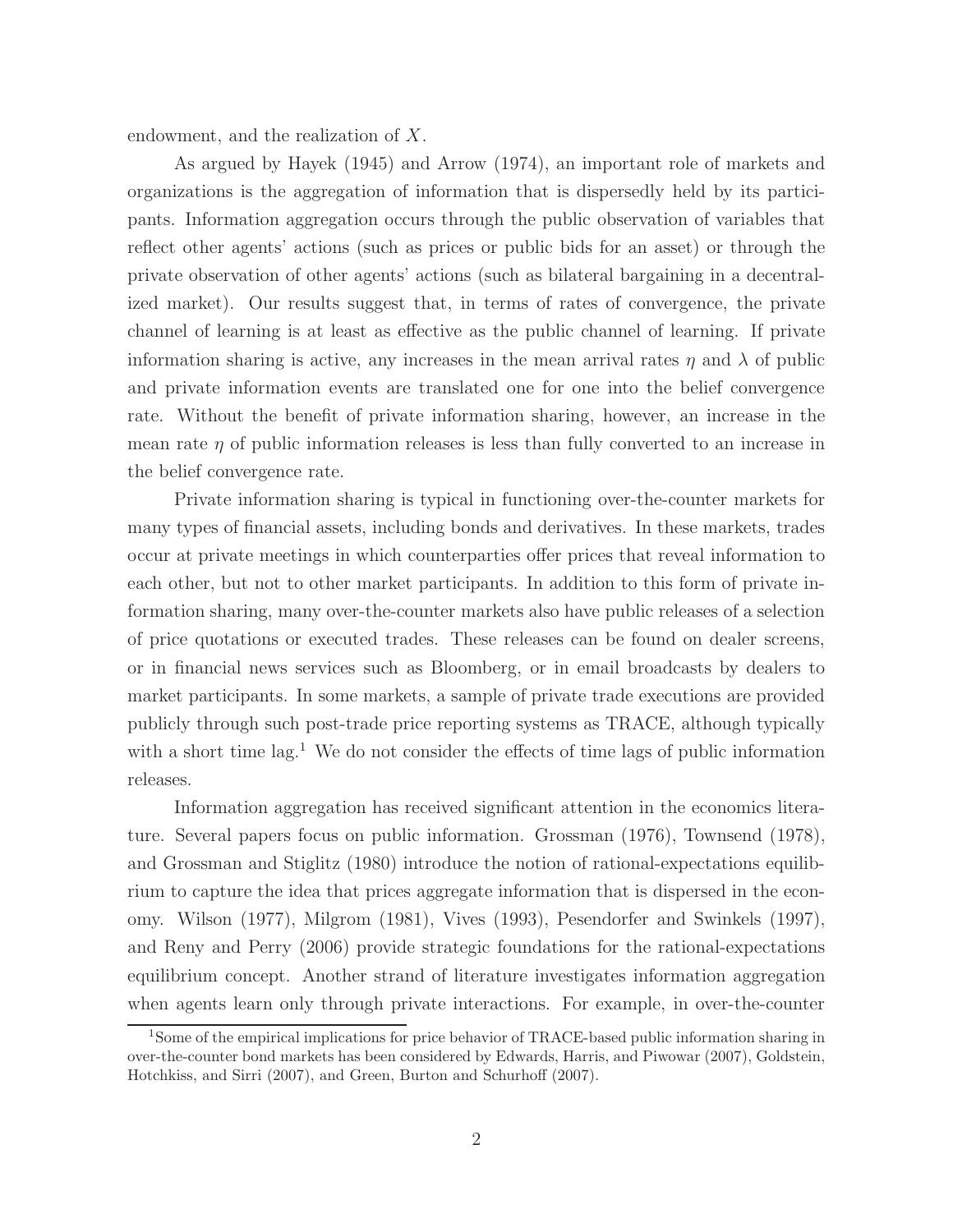markets, agents learn from the bids of other agents in privately held auctions. Wolinsky (1990), Blouin and Serrano (2001), Duffie and Manso (2007), Duffie, Giroux, and Manso (2008), and Golosov, Lorenzoni, and Tsyvinski (2008) study information percolation in these markets. Word-of-mouth communication, studied for example by Banerjee and Fudenberg (2004), is another form of learning through private interactions. In contrast to the above papers, our paper studies information aggregation when learning occurs through both public and private interactions.

Other papers have studied rates of convergence to a common full-information posterior. Vives (1993) showed that when agents learn noisy public information from others, then they learn the truth at a slow speed of  $t^{1/3}$  (where t is the number of periods of market interactions). The slow convergence result is due to an informational externality. The more informative the public signal is, as more periods accumulate, the less privately informed agents rely on their private signals, so that less information gets incorporated into the public signal, slowing down convergence. In their recent work, Amador and Weill (2008) show that when agents also learn noisy private information from others, then the rate of convergence is  $t$ . Our paper obtains a related discontinuity result without the informational externalities present in the above two papers.

Our search-and-matching technology is familiar from search-theoretic models that have provided foundations for models of competitive general equilibrium and for equilibrium in markets for labor, money, and financial assets.<sup>2</sup> Going beyond prior studies, we allow for information asymmetry about a common-value component, with learning from public and private interactions.

Section 2 provides the model setup. The dynamic equation for the distribution of posterior beliefs is derived in Section 3. Section 4 gives an explicit solution for the distribution of beliefs at each time. Section 5 obtains rates of convergence and discusses why the presence of private learning is crucial for the contribution of public announcements to the information convergence rate. Unless otherwise indicated, proofs are found in appendices.

<sup>2</sup>Examples of theoretical work using random matching to provide foundations for competitive equilibrium include that of Rubinstein and Wolinsky (1985) and Gale (1987). Examples in labor economics include Pissarides (1985) and Mortensen (1986); examples in monetary theory include Kiyotaki and Wright (1993) and Trejos and Wright (1995); examples in finance include Duffie, Gârleanu, and Pedersen (2005), Lagos and Rocheteau (2008), and Weill (2008).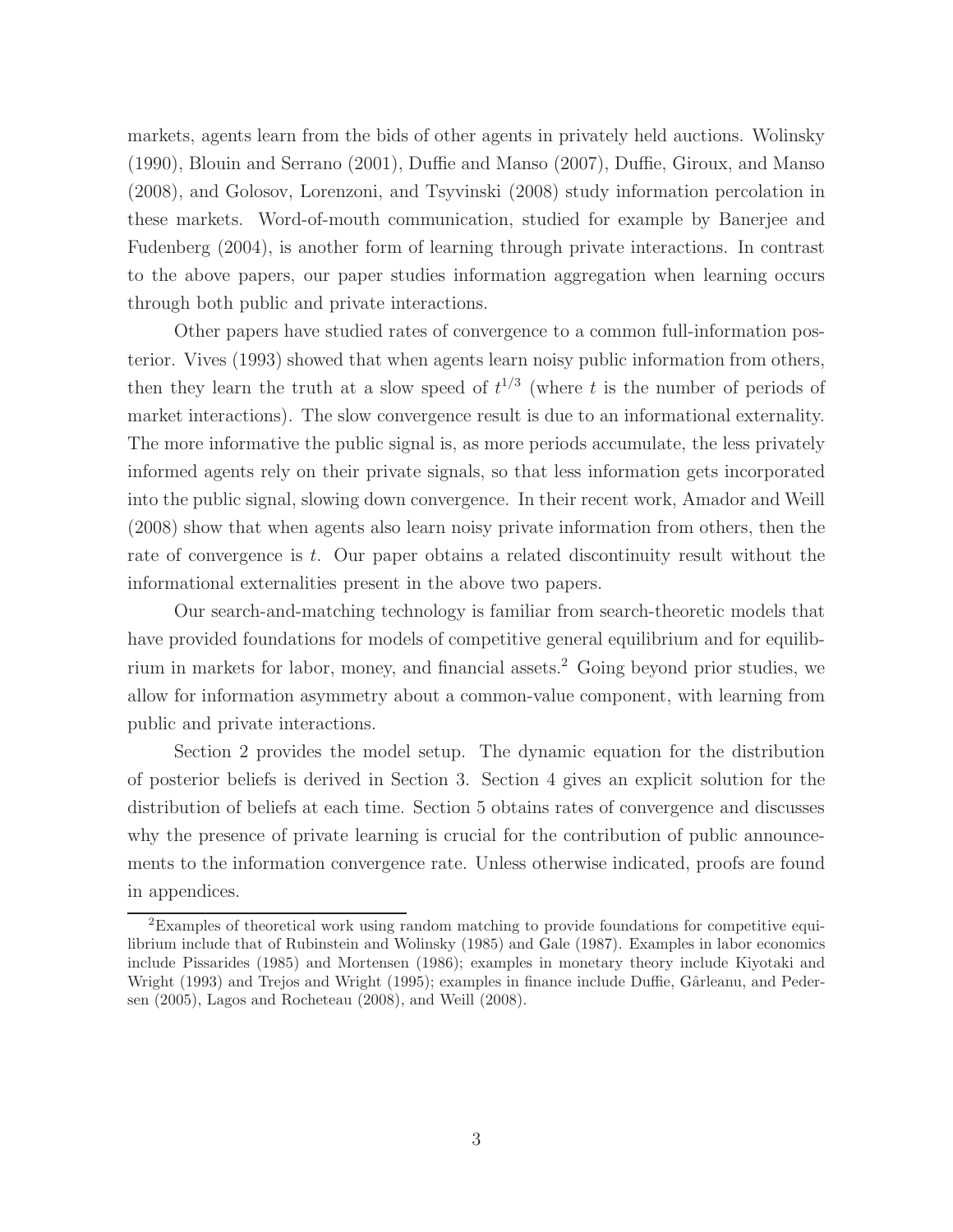### 2 A Private-Public Model of Information Sharing

We study the evolution of the cross-sectional distribution of posterior beliefs in a large market with both private and public information releases. In prior work, Duffie and Manso (2007) and Duffie, Giroux, and Manso (2009) allowed only private information sharing. Further, rather than fixing the sizes of groups sharing information privately as in prior work, we allow randomly sized groups. This is natural; if the particular individuals that meet to share information are randomly selected from the population, one might suppose that the number of agents that meet is also uncertain.

A probability space  $(\Omega, \mathcal{F}, \mathbb{P})$  and a "continuum" (a non-atomic finite measure space  $(G, \mathcal{G}, \gamma)$  of agents are fixed. Without loss of generality, the total quantity  $\gamma(G)$ of agents is 1. A random variable  $X$  of potential concern to all agents has two possible outcomes, H ("high") and L ("low"), with respective probabilities  $p_H$  and  $p_L = 1 - p_H$ .

Agents are informed by observing signals that may be correlated with  $X$ . Conditional on X, every pair of distinct signals is independent with outcomes 0 and 1. The signals need not have the same probability distributions. Each agent  $i$  is initially endowed with a finite sequence  $\{s_1, \ldots, s_{N_i}\}$  of signals. We allow the number  $N_i$  of signals of agent *i* to be random, with  $N_i$  and  $N_j$  independent for  $i \neq j$ , and independent of signals. Without loss of generality, we suppose that

$$
\mathbb{P}(s_i = 1 \mid H) \ge \mathbb{P}(s_i = 1 \mid L).
$$

A signal  $s_i$  is *informative* if  $\mathbb{P}(s_i = 1 | H) > \mathbb{P}(s_i = 1 | L)$ . For any pair of agents, their sets of originally endowed signals are disjoint.

By Bayes' rule, the logarithm of the likelihood ratio between states  $H$  and  $L$ conditional on an arbitrary finite set  $\{s_1, \ldots, s_n\}$  of distinct signals is

$$
\log \frac{\mathbb{P}(X = H \mid s_1, \dots, s_n)}{\mathbb{P}(X = L \mid s_1, \dots, s_n)} = \log \frac{p_H}{p_L} + \theta,
$$
\n(1)

where the "type"  $\theta$  of this set of signals is

$$
\theta = \sum_{i=1}^{n} \log \frac{\mathbb{P}(s_i \mid H)}{\mathbb{P}(s_i \mid L)}.
$$
\n(2)

The higher the type  $\theta$  of the set of signals, the higher the posterior probability that X is high.

Any particular agent is matched to other agents at each of a sequence of Poisson arrival times with a mean arrival rate (intensity)  $\lambda$  that is common across agents. At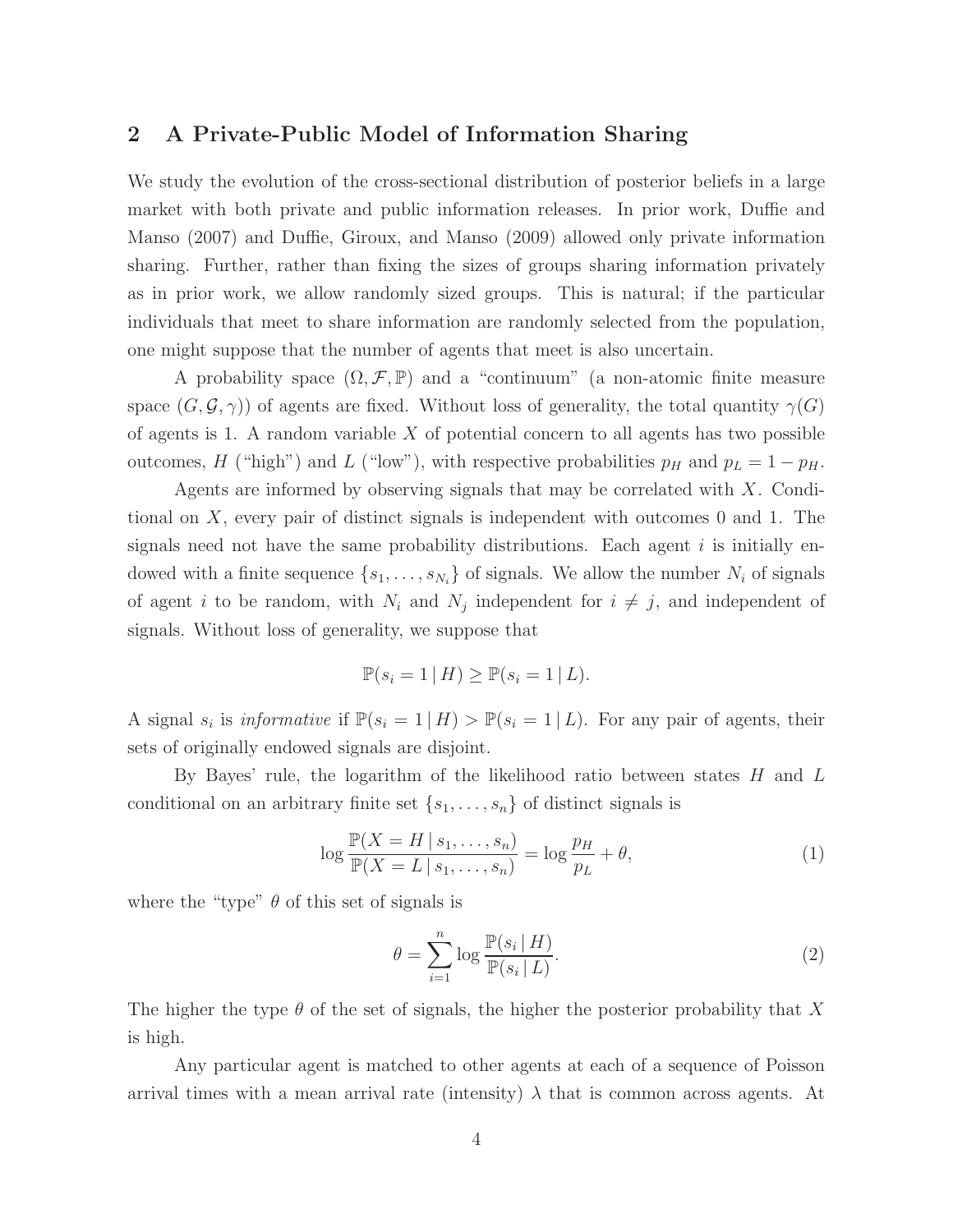each meeting time,  $\ell - 1$  other agents are randomly selected. That is, each of the  $\ell - 1$ matched agents is chosen at random from the population, without replacement, with the uniform distribution, which we can take to be the agent-space measure  $\gamma$ . Meeting group sizes are identically and pairwise independently distributed across meetings, and independent of all else. For each meeting size outcome l, we fix  $q_l = \mathbb{P}(\ell = l)$ . We assume that, for almost every pair of agents, the matching times and the counterparties of one agent are independent of those of the other. We do not show the existence of such a random matching process.<sup>3</sup> We assume throughout the joint measurability of agents' type processes  $\{\theta_{it} : i \in G\}$  with respect to a  $\sigma$ -algebra on  $\Omega \times G$  that allows us to apply the Fubini property that, for any measurable subset A of types,

$$
\int_G \mathbb{P}(\theta_{it} \in A) d\gamma(i) = E\left(\int_G 1_{\theta_{it} \in A} d\gamma(i)\right).
$$

This is consistent with the exact law of large numbers for a continuum of pairwise independent random variables under the technical assumptions of Sun (2006).

When agents meet they communicate to each other their posterior probabilities, given all of the information that they have collected up to the point of that encounter, of the event that X is high. Duffie and Manso  $(2007)$  provide an example of a market setting in which this revelation of beliefs occurs through the observation of bids submitted by risk-neutral investors in an auction for a forward contract on an asset whose payoff is X.

Proposition 3 of Duffie and Manso (2007) implies that whenever a collection of signals of type  $\theta$  is combined with a disjoint collection of signals of type  $\phi$ , the type associated with the combined set of signals is  $\theta + \phi$ . By induction, we have the following useful result.

**Lemma 2.1** Let  $S_1, \ldots, S_n$  be disjoint sets of signals with respective types  $\theta_1, \ldots, \theta_n$ . Then the union  $S_1 \cup \cdots \cup S_n$  of the signals has type  $\theta_1 + \cdots + \theta_n$ .

In addition to private information sharing events, there are public information releases at random times  $\{T_1, T_2, \ldots\}$  that are independent of all else. At the *n*-th public release,  $K_n$  randomly selected<sup>4</sup> agents reveal their posterior probabilities to all agents. The probability  $p_k = \mathbb{P}(K_n = k)$  that k agents are selected is fixed.

<sup>&</sup>lt;sup>3</sup>For the case of groups of size  $\ell = 2$ , Duffie and Sun (2007) show existence for the discrete-time analogue of this random matching model.

<sup>&</sup>lt;sup>4</sup>That is, the number and set of agents selected is independent of signals, of  $X$ , and of the outcomes of prior private and public information releases. The agents are selected by independent draws from the space G of all agents with the agent-distribution measure  $\gamma$ .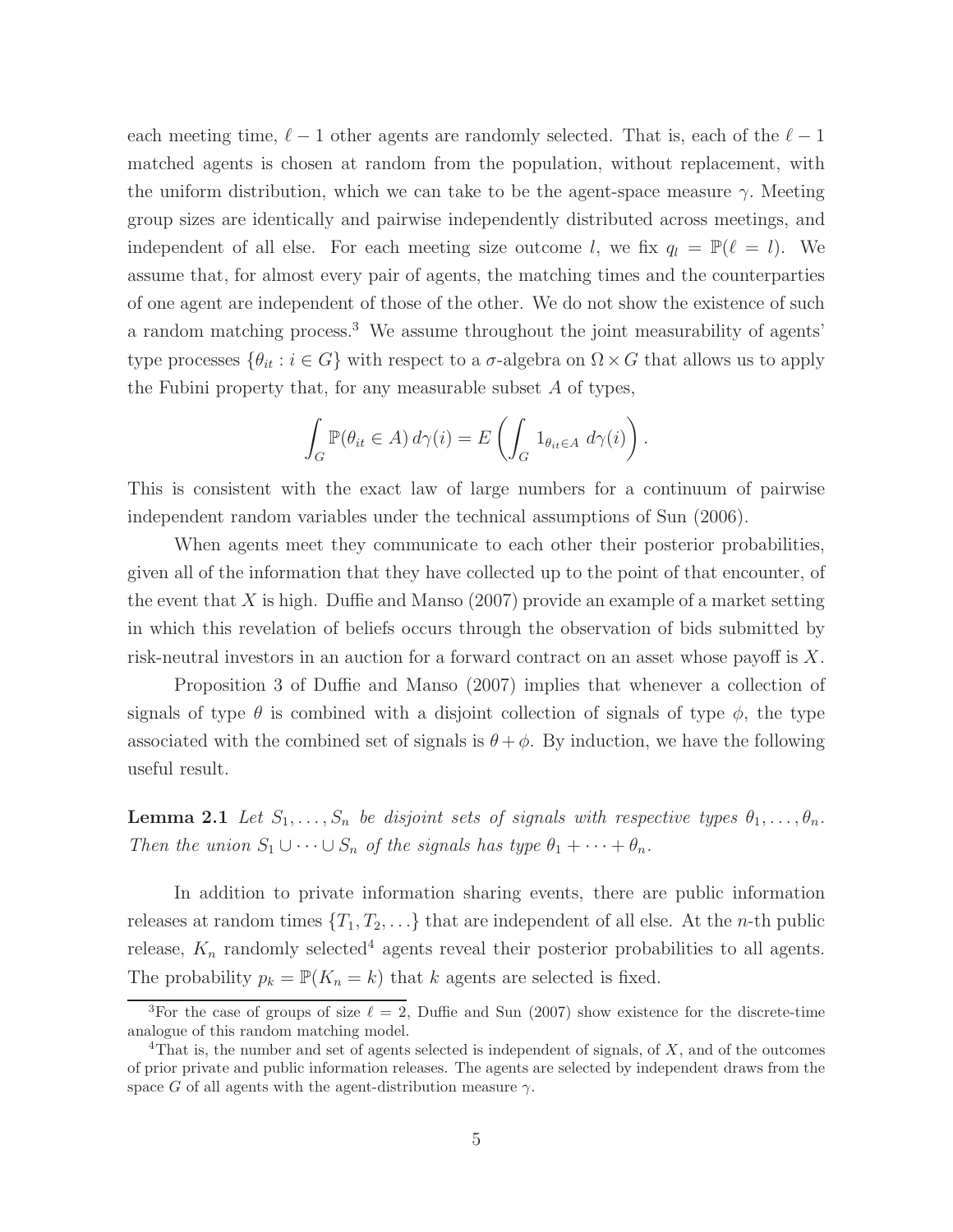For simplicity, we assume symmetry in the initial distribution of information across agents. That is, given  $X$ , every agent's initial type has the same conditional probability distribution  $\mu_0$ . We later comment on how to re-interpret our results without this symmetry assumption.

Under the technical assumptions of Sun (2006), the law of large numbers implies that, almost surely, for each outcome of  $X$ , the initial cross-sectional distribution of types is equal to each agent's conditional type distribution  $\mu_0$  given X. We assume that there is a positive probability that each agent has at least one informative signal. This implies that the first moment  $\int x d\mu_0(x)$  of  $\mu_0$  is strictly positive on the event  $\{X = H\}$ , and strictly negative on the event  $\{X = L\}.$ 

For any initial cross-sectional distribution m of types, we let  $h(m, t)$  denote the new cross-sectional type measure that would apply in a model with no public releases after t units of time. We will later show how to compute  $h(m, t)$  by extending the results of Duffie, Giroux, and Manso (2009). Almost surely,  $h(\mu_0, t)$  has two outcomes, one on the event  $\{X = H\}$ , and the other on the event  $\{X = L\}$ .

For any measurable set  $A \subset \mathbb{R}$  of types, we let  $\mu_t(A)$  denote the fraction of agents whose posterior type at time t is in A. We can view  $\mu$  as a stochastic process whose outcomes are probability measures on the space of types. In order to model the convergence of posterior beliefs, we will begin with an analysis of the evolution of  $\mu_t$ .

At any time t before the first public information release, we know that  $\mu_t = h(\mu_0, t)$ . With the first public information release of  $K_1$  agents' posterior beliefs at  $T_1$ , Lemma 2.1 implies that every agent's posterior type jumps by the sum  $Z_1$  of the  $K_1$  publicly revealed types. For a real number z and a type measure m, the translation  $\mathcal{T}(m, z)$  of m by z is the measure defined, at any interval  $(a, b)$  of types, by

$$
[\mathcal{T}(m, z)]((a, b)) = m((a - z, b - z)).
$$

Thus,

$$
\mu_{T_1} = \mathcal{T}(h(\mu_0, T_1), Z_1).
$$

At any time  $t \in [T_1, T_2)$ , any agent's type  $\theta$  may be viewed as the sum of  $Z_1$  and the privately acquired type  $\hat{\theta} = \theta - Z_1$ . Thus, at such a time, when agents of respective types  $\theta_1, \ldots, \theta_\ell$  meet and exchange their conditional probabilities of the event  $\{X = H\},\$ the *i*-th agent knows that the *j*-th agent's announced type  $\theta_j$  can be viewed as the sum of the publicly revealed type  $Z_1$  and the privately acquired type  $\theta_j = \theta_j - Z_1$ . Thus, again by Lemma 2.1, all of the agents leave the meeting with a type equal to  $Z_1$  plus the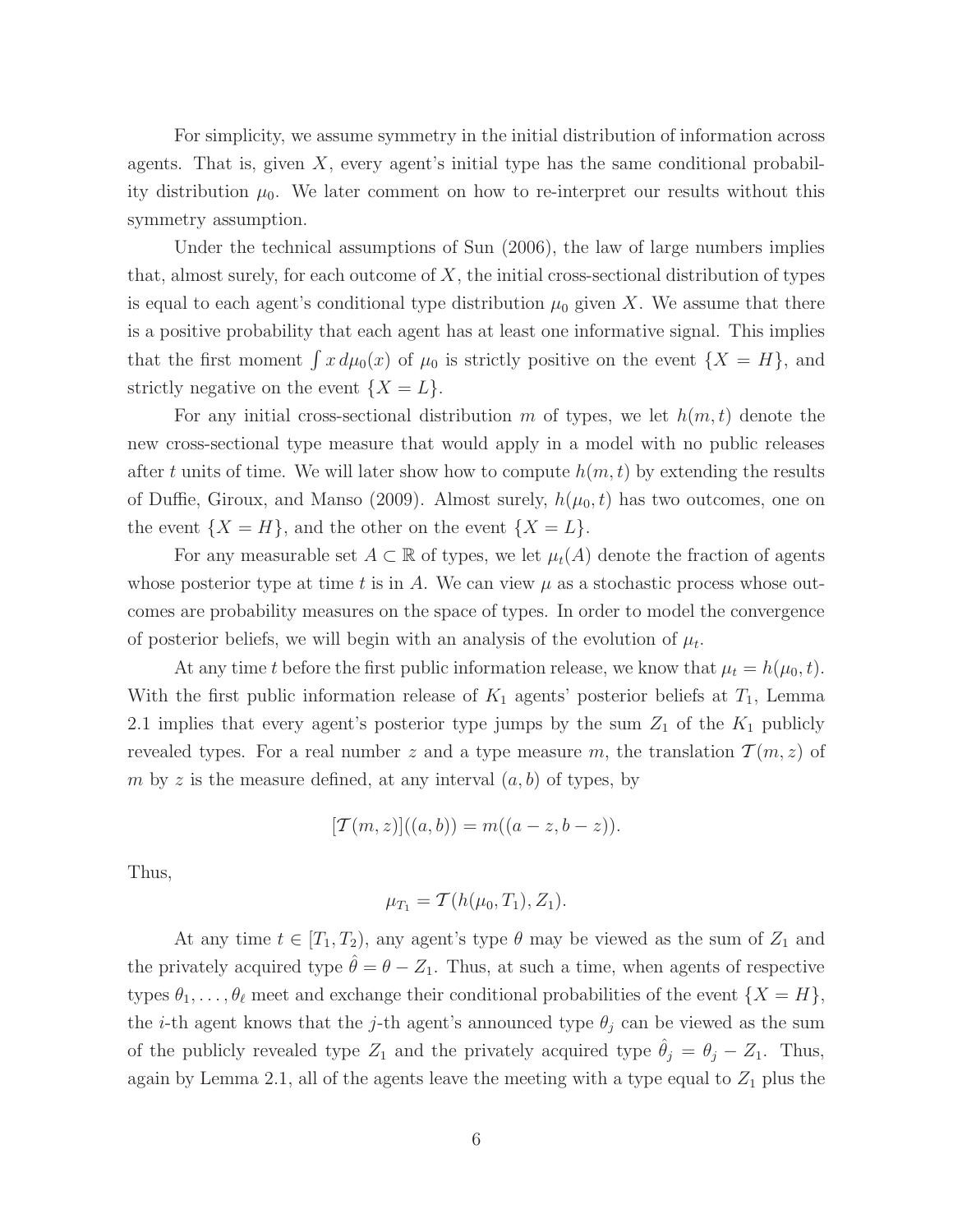sum of the privately acquired types  $\hat{\theta}_1 + \hat{\theta}_2 + \cdots + \hat{\theta}_{\ell}$ . Thus, for  $t \in [T_1, T_2)$ ,

$$
\mu_t = \mathcal{T}(h(\mathcal{T}(\mu_{T_1}, -Z_1), t - T_1), Z_1) = \mathcal{T}(h(\mu_0, t), Z_1).
$$

More generally, the cross-sectional type measure evolves randomly according to the following rule.

**Lemma 2.2** At any time t between the times  $T_n$  and  $T_{n+1}$  of the n-th and  $(n + 1)$ th public releases of information, almost surely,  $\mu_t = \mathcal{T}(h(\mu_0,t), Z_n)$ , where  $Z_n$  is the aggregate type revealed at  $T_n$ .

This result follows from the fact that the aggregate type  $Z_n$  revealed publicly at time  $T_n$  is the sum  $Z_1 + (Z_2 - Z_1) + \cdots + (Z_{n-1} - Z_{n-2}) = Z_{n-1}$  of the net aggregate type associated with previously revealed public information and the aggregate  $Z_n - Z_{n-1}$  of the privately acquired types of the set of those agents who collectively reveal the new aggregate type  $Z_n$  at  $T_n$ . Thus, the incremental type associated with the information that is publicly revealed to all agents at time  $T_n$  is merely  $Z_n - Z_{n-1}$ . Thus, for any  $t \in [T_n, T_{n+1}),$ 

$$
\mu_t = \mathcal{T}(h(\mu_0, t), Z_{n-1} + (Z_n - Z_{n-1})) = \mathcal{T}(h(\mu_0, t), Z_n),
$$

as claimed.

Lemma 2.2 gives a simple characterization: The belief types in a model with public releases of information are merely the translation of the belief types associated with a model with purely private information by the aggregate type  $Z_n$  revealed in very last public release of information. The distribution of  $Z_n$  is not obvious, because it incorporates the effects of information that was received before the latest public release through both private and public sources, which are recursively determined. Shortly, we will unravel the implications of this recursion.

We will eventually show that all agents' posterior beliefs converge in law to complete information, that is, to the posterior 1 on the event  $\{X = H\}$ , and to zero on the event  $\{X = L\}$ . Our particular concern is how the speed of convergence depends on the parameters  $(\lambda,(q_k))$  of the private learning model and on the parameters  $(\eta,(p_k))$  of the public learning model.

We pick an arbitrary agent, and let  $p_H(t)$  denote that agent's posterior probability at time t of the event  $\{X = H\}$ . This posterior is a random variable that depends on the endowed signals of the agent as well as all signals publicly and privately observed by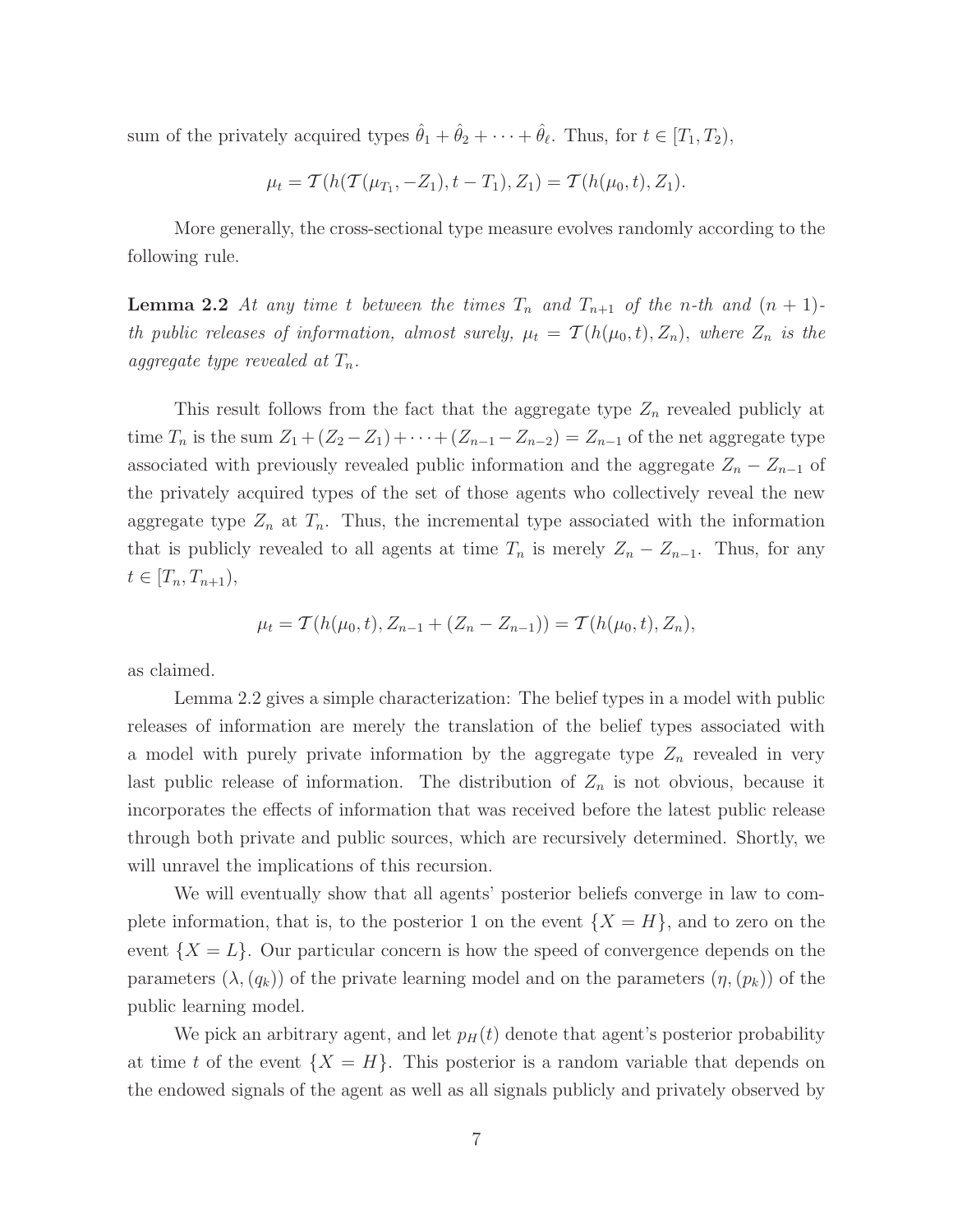that agent until time t. We let  $F_t$  denote the cumulative distribution function (CDF) of  $p_H(t)$  conditional on the event  $\{X = H\}$ . That is,

$$
F_t(p) = \mathbb{P}(p_H(t) \le p \mid X = H), \quad p \in [0, 1].
$$
\n(3)

By our symmetry assumption on initial signal distributions,  $F_t$  does not depend on the identity of the agent. As time passes, the number of signals that are gathered by the agent is likely to get large, so we anticipate that  $F_t$  converges to the CDF  $F_\infty$  that places all mass on the posterior probability 1 that  $X = H$ . That is,  $F_{\infty}(p) = 0$  for  $p < 1$  and  $F_{\infty}(1) = 1$ . Our convergence analysis applies equally to the event  $\{X = L\}$ .

Because types and beliefs are one-to-one, using (2) we can calculate the belief distribution  $F_t$  from the conditional probability distribution  $\nu_t$  of the type at time t of an arbitrary agent, given X. Specifically, on the event  $\{X = H\}$ ,

$$
F_t(p) = \nu_t \left( -\infty, \log \frac{p}{(1-p)} - \log \frac{p_H}{p_L} \right). \tag{4}
$$

**Lemma 2.3** At any time t,  $\nu_t = E(\mu_t | X)$ .

**Proof.** The claim is that, for each measurable subset A of types,  $\nu_t(A) = E[\mu_t(A) | X]$ . This follows from the fact that the probability  $\nu_t(A)$  that the type  $\theta_{it}$  of an arbitrary agent i is in  $A$ , given  $X$ , is

$$
\mathbb{P}(\theta_{it} \in A | X) = E(1_{\theta_{it} \in A} | X)
$$
  
= 
$$
\int_{G} E(1_{\theta_{it} \in A} | X) d\gamma(i)
$$
  
= 
$$
E\left(\int_{G} 1_{\theta_{it} \in A} d\gamma(i) | X\right)
$$
  
= 
$$
E(\mu_t(A) | X),
$$

using symmetry and the Fubini property, respectively.  $\blacksquare$ 

If we were to generalize by allowing that the agents do not get the same initial quality of information, then  $E[\mu_t | X]$  is the probability distribution, given X, of the type of a randomly selected agent (that is, an agent randomly selected according to the probability measure  $\gamma$  on the agent space). Thus, even without our assumption of symmetry in the initial information across agents, one can view our convergence results as a characterization of the convergence of the beliefs of a "typical" agent.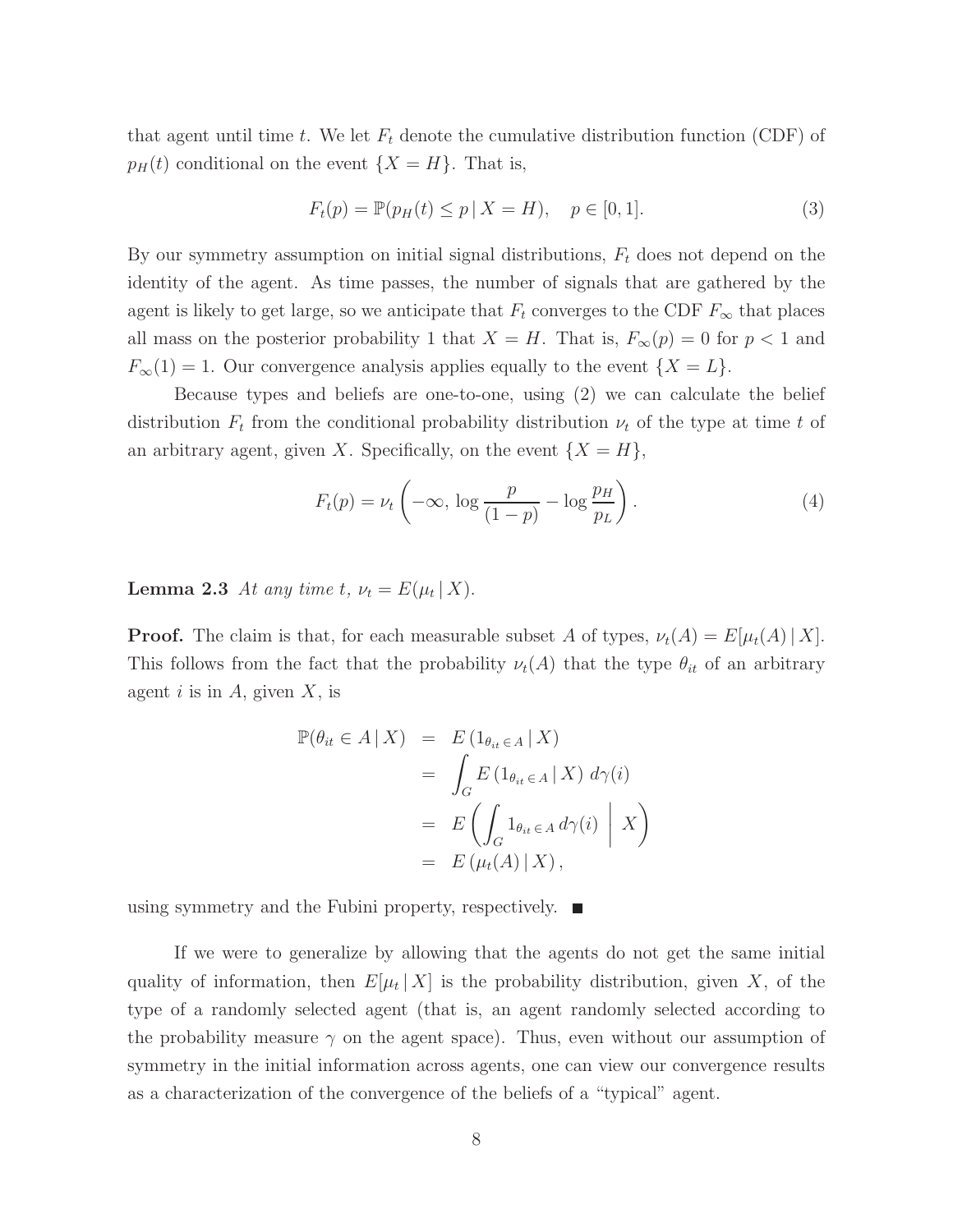### 3 Dynamics of the Distribution of Beliefs

In order to calculate the type distribition  $\nu_t$ , we first condition on the times  $T_1, \ldots, T_{N(t)}$ at which public information has been revealed up until time  $t$ . Later, we will average over a particular joint distribution of the release times in order to calculate  $\nu_t$  explicitly.

The aggregate type  $Z_1$  of the initial public release has a probability distribution equal to that of the sum of  $K_1$  independently drawn private types, which, given  $K_1$ , is  $h(\mu_0, T_1)^{*K_1}$ , using the superscript  $* k$  to denote k-fold convolution. Thus,

$$
E[\mu_{T_1} | T_1, X] = E[h(\mu_0, T_1) * h(\mu_0, T_1)^{*K_1} | T_1, X] = \sum_{k=0}^{\infty} p_k h(\mu_0, T_1)^{*k+1}.
$$

Just before the second release at  $T_2$ , the expected cross-sectional distribution of types, given  $T_1$  and  $T_2$ , is  $h(h(\mu_0, T_1), T_2 - T_1) * \sum_{k=1}^{\infty} p_k h(\mu_0, T_1)^{*k}$ . Thus,

$$
E[\mu_{T_2} | T_1, T_2, X] = h(\mu_0, T_2) * \sum_{k=1}^{\infty} p_k h(\mu_0, T_1)^{*k} * \sum_{k=1}^{\infty} p_k h(\mu_0, T_2)^{*k}.
$$

In general, letting  $N(t)$  denote the number of public information releases that have occurred up to time t, induction implies the following characterization.

Lemma 3.1 Almost surely,

$$
E[\mu_t | T_1, T_2, \dots, T_{N(t)}, X] = h(\mu_0, t) * \Gamma_{n=1}^{N(t)} \sum_{k=1}^{\infty} p_k h(\mu_0, T_n)^{*k},
$$

where, for any probability measures  $\alpha_1, \ldots, \alpha_k$ , we write  $\Gamma_{i=1}^k \alpha_i = \alpha_1 * \alpha_2 * \cdots * \alpha_k$ .

We now suppose that the counting process  $N$  for the number of public releases is a Poisson process with intensity  $\eta > 0$ . From Lemma 3.1 and the Poisson property of N, we have following result.

**Theorem 3.2** Given the variable  $X$  of common concern, the probability distribution of each agent's type at time t is  $\nu_t = \alpha_t * \beta_t$ , where  $\alpha_t = h(\mu_0, t)$  is the type distribution in a model with no public releases of information, satisfying the differential equation

$$
\frac{d\alpha_t}{dt} = \lambda \left( \sum_{l=2}^{\infty} q_l \alpha_t^{*l} - \alpha_t \right), \qquad \alpha_0 = \mu_0,
$$
\n(5)

and where  $\beta_t$  is the probability distribution over types that solves the differential equation

$$
\frac{d\beta_t}{dt} = -\eta \beta_t + \eta \beta_t * \sum_{k=1}^{\infty} p_k \,\alpha_t^{*k},\tag{6}
$$

with initial condition given by the Dirac measure  $\delta_0$  at zero.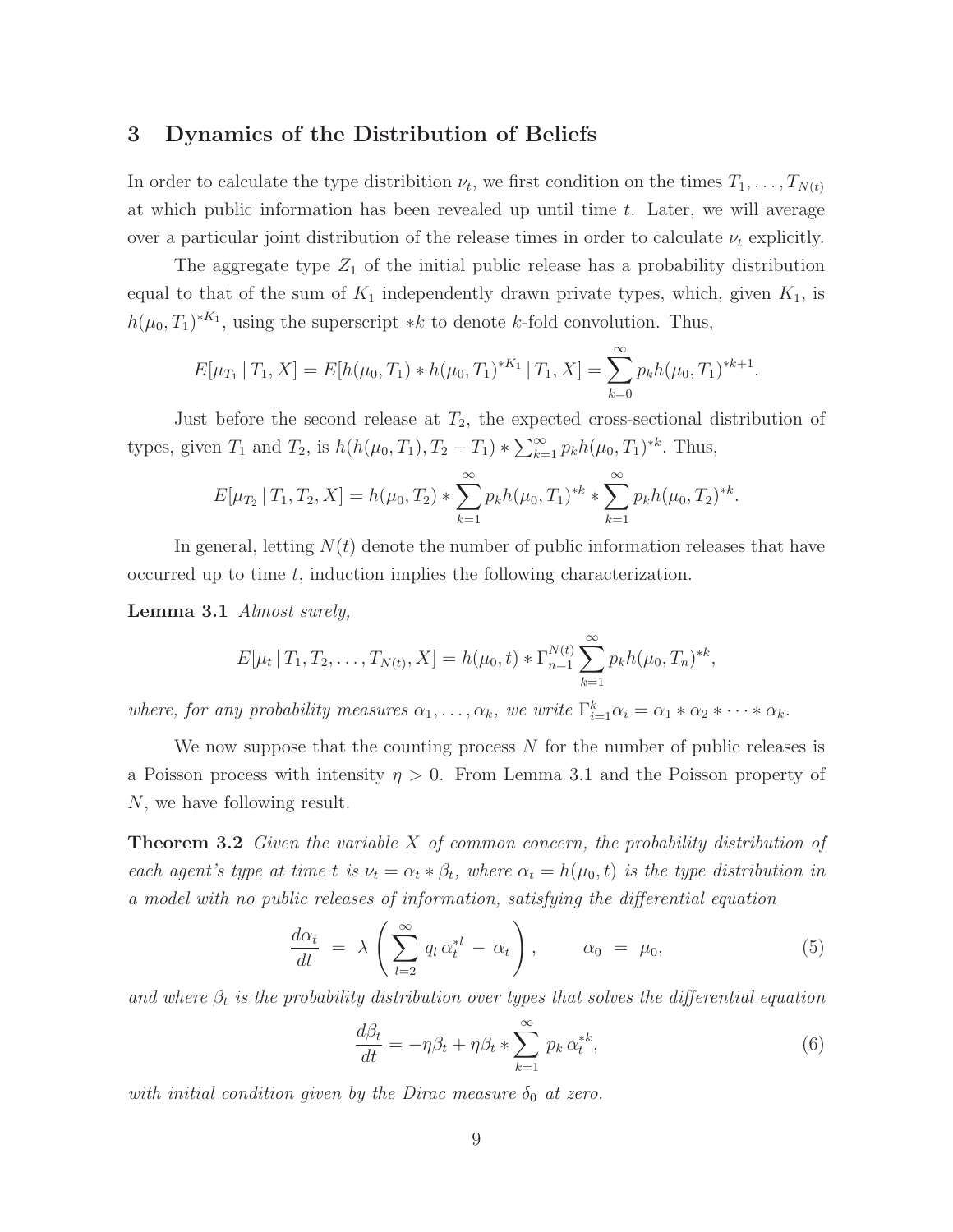We see that  $\nu_t$  has two outcomes, one on the event  $\{X = H\}$  and one on the event  $\{X = L\}$ , because it depends on  $\mu_0$ , which likewise has two outcomes. The purely-private type distribution  $\alpha_t$  is calculated explicitly by Duffie, Giroux, and Manso (2009) for cases in which the number  $\ell$  of agents sharing information at each meeting is a fixed integer. The equation (5) for  $\alpha_t$  is thus somewhat familiar from Duffie, Giroux, and Manso (2009). The equation (6) for  $\beta_t$ , folding in the effects of public information releases, reflects the characterization given by Lemma 3.1 as well as the mean rate  $\eta$  at which  $\beta_t$  gets replaced by a new public release. Corresponding to the public release at time t of the beliefs of k agents,  $\beta_t$  is replaced by the convolution of itself with  $\alpha_t^{*k}$ .

### 4 Solving for Type Distributions as Wild Sums

In order to calcuate the probability distribution  $\nu_t$  of an agent's type at time t, we first analyze the evolution of  $\alpha_t$  and  $\beta_t$ .

For cases in which there is a fixed number  $n$  of agents at each private meeting, Duffie, Giroux and Manso (2009) prove that equation (5) has a unique solution, given explicitly by an expansion in convolution powers of  $\alpha_0$ , in a form of summation originated by Wild (1951). We now provide a similar result for any distribution of meeting sizes.

**Theorem 4.1** The unique solution to the dynamic equation  $(5)$  for the distribution of types in a model with no public information is

$$
\alpha_t = e^{-\lambda t} \sum_{n=1}^{\infty} a_n(t) \mu_0^{*n}, \qquad (7)
$$

where the coefficients  $a_n(t)$  are nonnegative, monotone increasing, and bounded, and can be defined recursively by  $a_1(t) = 1$  and

$$
a_j(t) = \lambda \sum_{k=2}^j \int_0^t e^{-\lambda (k-1)s} q_k \sum_{j_1 + \dots + j_k = j} \prod_{h=1}^k a_{j_h}(s) ds, \quad j \ge 2.
$$
 (8)

Moreover,  $\lim_{t\to\infty} a_n(t) = \psi_n$  exists and the power series

$$
f(z) = \sum_{n=1}^{\infty} \psi_n z^n
$$

has a radius of convergence of 1.

We now turn to a characterization of  $\beta_t$ . Since (6) is linear, one can take Fourier transforms to show the following.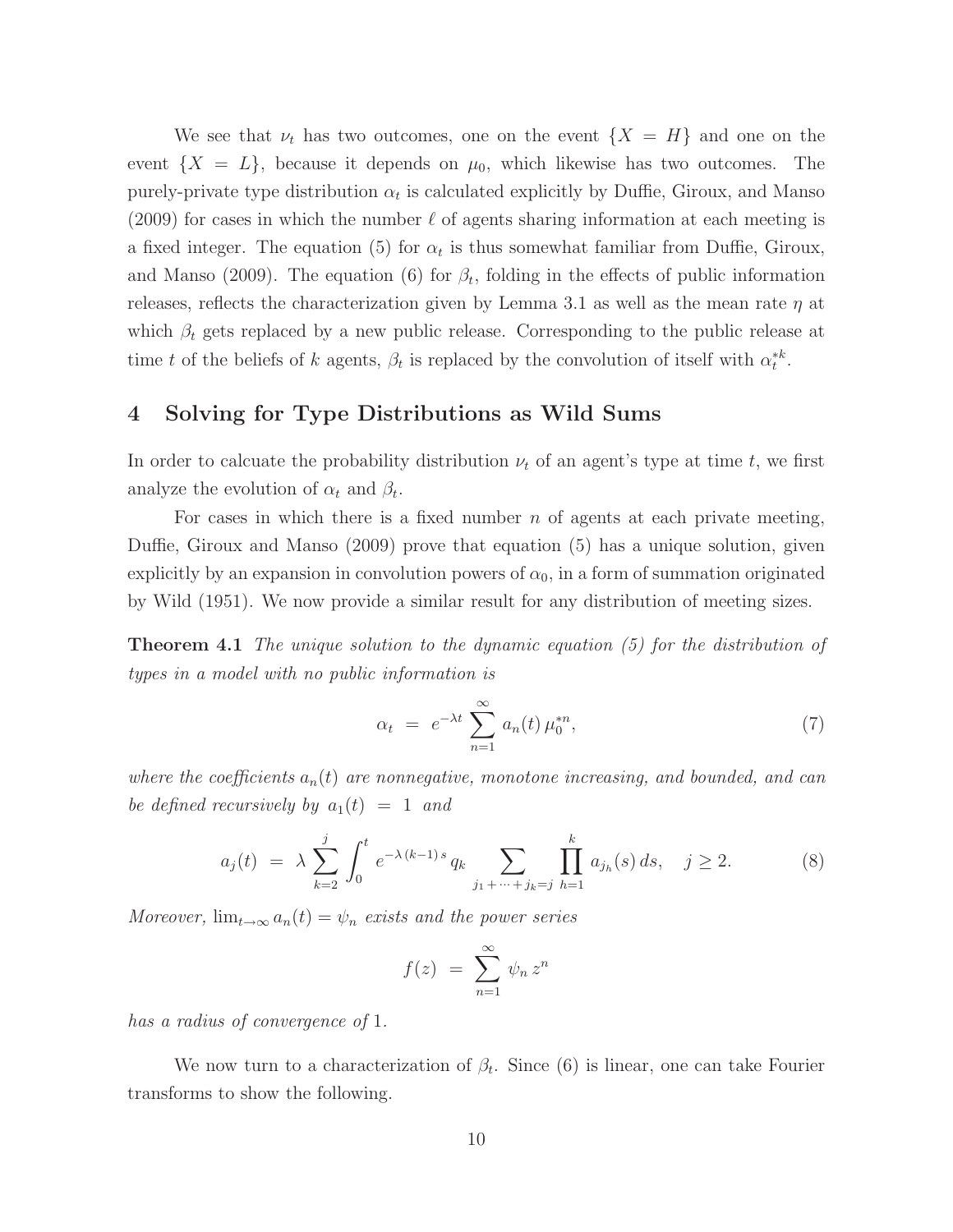Proposition 4.2 The unique solution to  $(6)$  is

$$
\beta_t = \exp\left(\eta \left( \int_0^t \sum_{k=1}^\infty p_k \, \alpha_s^{*k} \, ds \ - \ t \right) \right) \stackrel{\text{def}}{=} e^{-\eta \, t} \sum_{n=0}^\infty \frac{\eta^n}{n!} \left( \int_0^t \sum_{k=1}^\infty p_k \, \alpha_s^{*k} \, ds \right)^{*n} . \tag{9}
$$

Thus,

$$
\beta_t = e^{-\eta t} \sum_{n=0}^{\infty} b_n(t) \mu_0^{*n}, \qquad (10)
$$

where  $b_0(t) = 1$  and

$$
b_n(t) = \sum_{k=1}^n \frac{\eta^k}{k!} \sum_{i_1 + \dots + i_k = n} d_{i_1}(t) \cdots d_{i_k}(t), \qquad (11)
$$

with

$$
d_j(t) = \sum_{k=1}^j p_k \int_0^t \left( e^{-\lambda k s} \sum_{i_1 + \dots + i_k = j} a_{i_1}(s) \cdots a_{i_k}(s) \right) ds.
$$
 (12)

Equation (9) has a simple interpretation. Public signals arrive at the rate  $\eta$ . For any time  $t$  and any number  $n$  of public releases, the public information arrival times are uniformly distributed on [0, t]. From (7) and (9), we obtain a representation of  $\beta_t$  as the Wild sum (10).

We now use the explicit solutions for  $\alpha_t$  and  $\beta_t$  to characterize the probability distribution of an agent's type, for cases with both public and private signals. The main result of this section is the following.

**Theorem 4.3** The probability distribution of any agent's type at time t, given  $X$ , is

$$
\nu_t = e^{-(\lambda + \eta)t} \sum_{n=1}^{\infty} c_n(t) \mu_0^{*n}, \tag{13}
$$

with coefficients  $c_j(t)$  defined by  $c_1 = 1$  and

$$
c_n(t) = \sum_{k=1}^{n-1} a_k(t) b_{n-k}(t).
$$

These coefficients are nonnegative and monotone increasing in t. The limit

$$
\lim_{t \to +\infty} c_j(t) = \phi_j
$$

exists for each j. Furthermore, the power series

$$
g(z) = \sum_{j=1}^{\infty} \phi_j z^j
$$

has a radius of convergence of 1.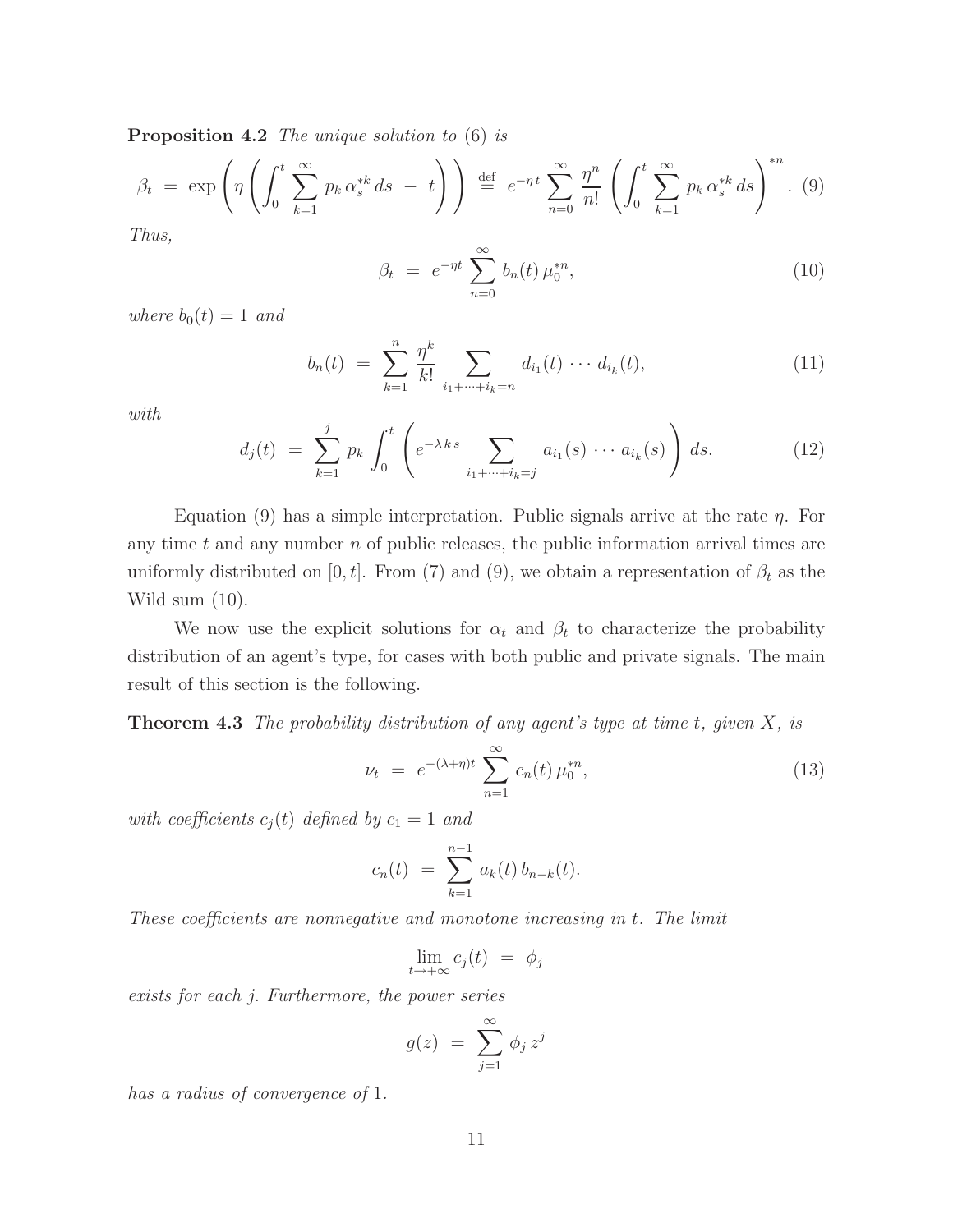The Wild summation (13) implies that, at each point in time, the probability distribution of an arbitrary agent's type is a mixture of convolutions of the initial distribution  $\mu_0$ . The coefficient  $e^{-(\lambda+\eta)t} c_n(t)$  associated with the *n*-th convolution of  $\mu_0$  is the probability that the agent has observed the initially endowed information of  $(n-1)$ other agents, whether through public or private interactions.

In Duffie, Giroux, and Manso (2009), the coefficients  $\phi_1, \phi_2, \ldots$  are uniformly bounded. This is not generally true in our setting. We illustrate with the following result.

**Proposition 4.4** Suppose that the number of agents in any private information sharing meeting is 2, and that the number  $K_n$  of agents revealing their beliefs at any public information release is always 1. Then the probability distribution of an agent's type at time t, given X, has the Fourier transform

$$
\hat{\nu}_t = \frac{e^{-(\eta+\lambda)t} \hat{\mu}_0}{\left(1 - \hat{\mu}_0 \left(1 - e^{-\lambda t}\right)\right)^{\frac{\eta+\lambda}{\lambda}}},
$$

where  $\hat{\mu}_0$  is the Fourier transform of  $\mu_0$ . Hence,

$$
\nu_t = e^{-(\eta+\lambda)t} \sum_{n\geq 1} \frac{(\eta+\lambda)(\eta+2\lambda)\cdots(\eta+(n-1)\lambda)}{\lambda^{n-1}(n-1)!} (1-e^{-\lambda t})^{n-1} \mu_0^{*n}.
$$

In particular, if  $\eta = \lambda$ , then the probability distribution of any agent's type at time t, given X, is

$$
\nu_t = e^{-2\lambda t} \sum_{n \ge 1} n(1 - e^{\lambda t})^{n-1} \mu_0^{*n}.
$$
\n(14)

In the case treated by the proposition, we have a particularly simple explicit solution for the distribution of posterior beliefs, using (4). In this case, the limiting weight  $\phi_n = n$  placed on acquisition of the information initially endowed to n agents grows linearly with n. It is possible to construct examples in which  $\phi_n$  grows as any power of  $\overline{n}$ .

### 5 Convergence Results

We now calculate the rate of convergence of an agent's posterior beliefs to the limit of perfect information. We divide our analysis into the cases with and without private information sharing.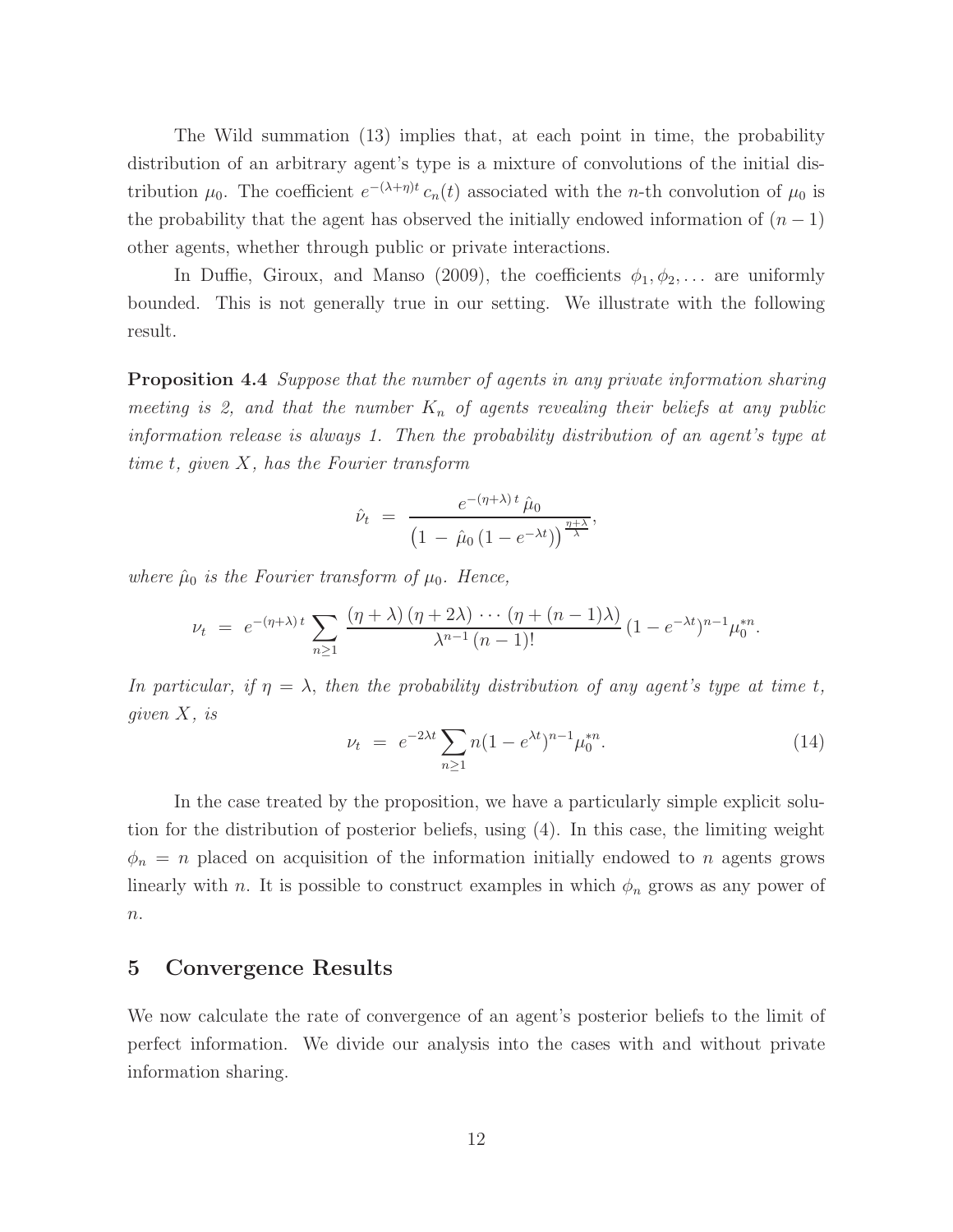In our setting, it turns out that all agents' posterior beliefs converge in law to complete information. Without loss of generality, we characterize the speed of learning on the event  $\{X = H\}$ . An identical characterization applies on the event  $\{X = L\}$ .

We recall that  $F_t$  is the CDF of the posterior of an arbitrary agent, given  $\{X = H\}$ . By definition,  $F_t$  converges in distribution to the perfect-information CDF,  $F_{\infty}$ , if, for all  $p, F_t(p) \to F_\infty(p)$ . (Because  $F_\infty$  is the CDF of a constant random variable, convergence in distribution is equivalent to convergence in probability.) We say that the convergence of beliefs to perfect information is exponential at the rate  $r > 0$  if, for any p in [0, 1], there are constants  $\kappa_0 > 0$  and  $\kappa_1$  such that,

$$
e^{-rt}\kappa_0 \le |F_t(p) - F_\infty(p)| \le e^{-rt}\kappa_1.
$$

If there is a rate of convergence, it is unique.

Further, we say that the convergence of posterior beliefs to perfect information is exponential at "almost" the rate  $r > 0$  if for any  $\varepsilon > 0$  and p in [0, 1], there are constants  $\kappa_0 > 0$  and  $\kappa_1$  such that

$$
e^{-(r+\varepsilon)t}\kappa_0 \le |F_t(p) - F_\infty(p)| \le e^{-rt}\kappa_1.
$$

Thus, if there is an almost-rate of convergence, it is unique.

We will use the following technical assumption on the moment generating function  $s \mapsto M(s) = \int e^{sx} d\mu_0(x)$  of the initial type distribution  $\mu_0$  on the event  $\{X = H\}.$ 

**Assumption 5.1** There exists a constant  $c > 0$  such that  $M(s)$  is finite for  $s \in [-c, 0]$ .

A focal point of the paper is the following result, which states that when both private and public learning channels are active, the rate of convergence of beliefs to perfect information is merely the sum  $\lambda + \eta$  of the mean arrival rates of private and public learning events, and does not depend at all on the distribution of the number of agents releasing information at each of these types of events. This will be contrasted with the case of purely public learning.

**Theorem 5.2** Under Assumption 5.1, if the mean arrival rate  $\lambda$  of an agent's private information meetings is strictly positive, then the convergence of posterior beliefs to perfect information is exponential at the rate  $\lambda + \eta$ .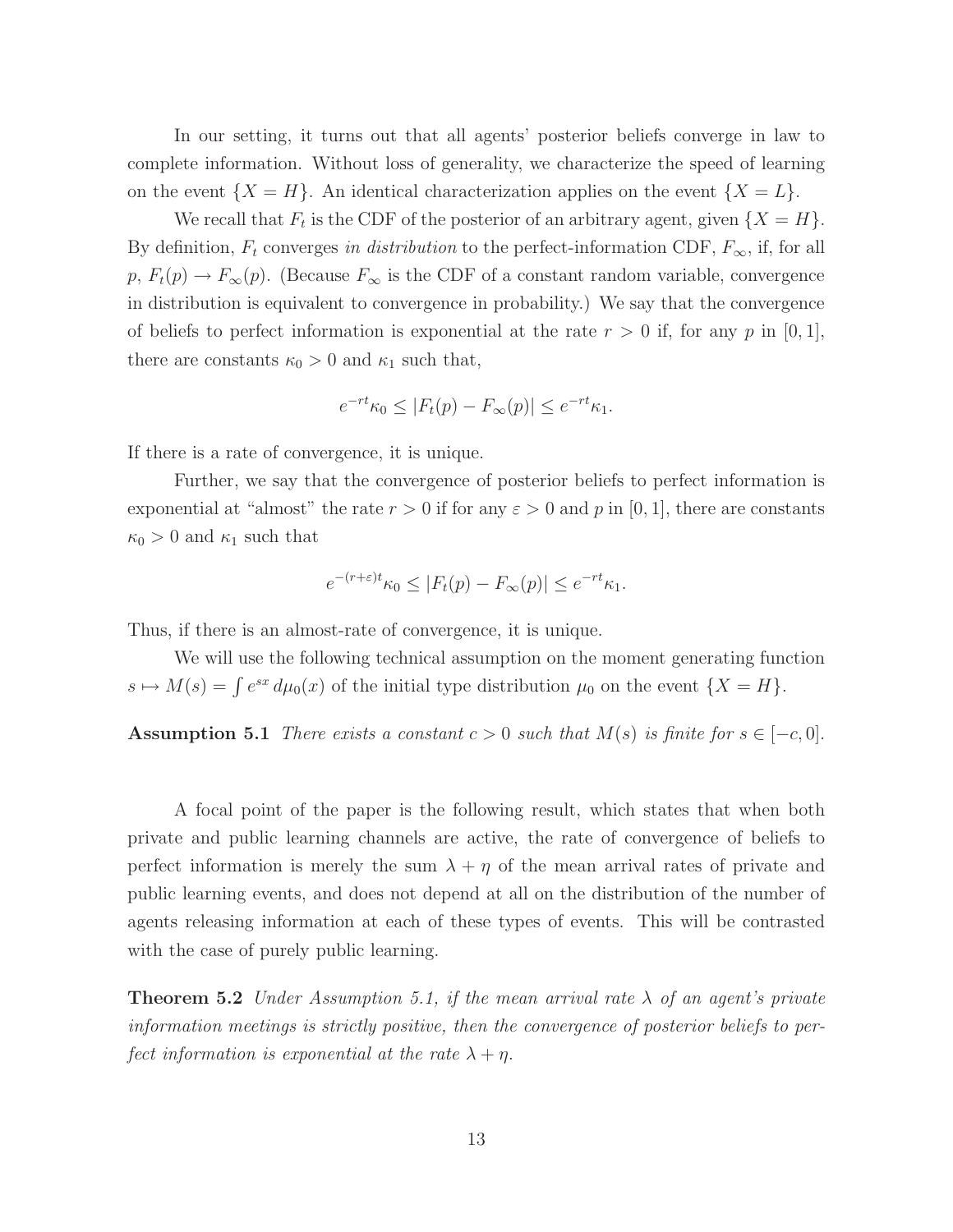We now study rates of convergence without private information sharing (that is, with  $\lambda = 0$ ). In this case,  $\alpha_t = \mu_0$  for all t and (9) implies that

$$
\nu_t = \mu_0 * \left[ \sum_{k=0}^{\infty} \frac{(\eta t)^k}{k!} e^{-\eta t} \left( \sum_{n=1}^{\infty} p_n \mu_0^{*n} \right)^{*k} \right].
$$
 (15)

Under Assumption 5.1, the quantity

$$
R = \sup_{y \in \mathbb{R}} (-\log M(y)). \tag{16}
$$

is well-defined and finite.<sup>5</sup>

Because  $M(0) = 1$ , we see that  $R > 0$ . The importance of the quantity R is justified by a technical result based on Cramèr's Large Deviations Theorem.

**Lemma 5.3** Under Assumption 5.1, for any  $a > 0$  and any  $\varepsilon > 0$  there exist strictly positive constants  $\kappa_0$  and  $\kappa_1$  such that, for any  $k \in \mathbb{N}$ ,

$$
\kappa_0 e^{-(R+\varepsilon)k} \leq \mu_0^{*k}((-\infty, a)) \leq \kappa_1 e^{-Rk}.
$$

We let

$$
\Phi(z) = \sum_{n=1}^{\infty} p_n z^n,
$$

and note that  $\Phi$  maps [0, 1] onto [0, 1].

**Theorem 5.4** Under Assumption 5.1, if  $\lambda = 0$  (that is, without private information sharing), the convergence in distribution of posterior beliefs to perfect information is exponential, at almost the rate

$$
\rho = \eta \left( 1 - \Phi(e^{-R}) \right). \tag{17}
$$

A consequence of Lemma 1 of Moscarini and Smith (2002) is that the exponential convergence characterized by this result is indeed only at rates that are arbitrarily close to the "almost rate" shown, but cannnot achieve exactly that rate.

In contrast to the case treated by Theorem 5.2, if there is no private information sharing, then the rate of convergence of beliefs to perfect information depends on the probability distribution of the number of agents' whose posteriors are revealed at each public information release. It also depends through  $R$  on the initial information endowment and on the realization of  $X$ . Moreover, as opposed to the case in which there is some private information sharing, the contribution of public information releases to the convergence rate is *less* than the mean rate  $\eta$  of arrivals of public information.

<sup>&</sup>lt;sup>5</sup>We set  $M(y) = +\infty$  if it is not defined.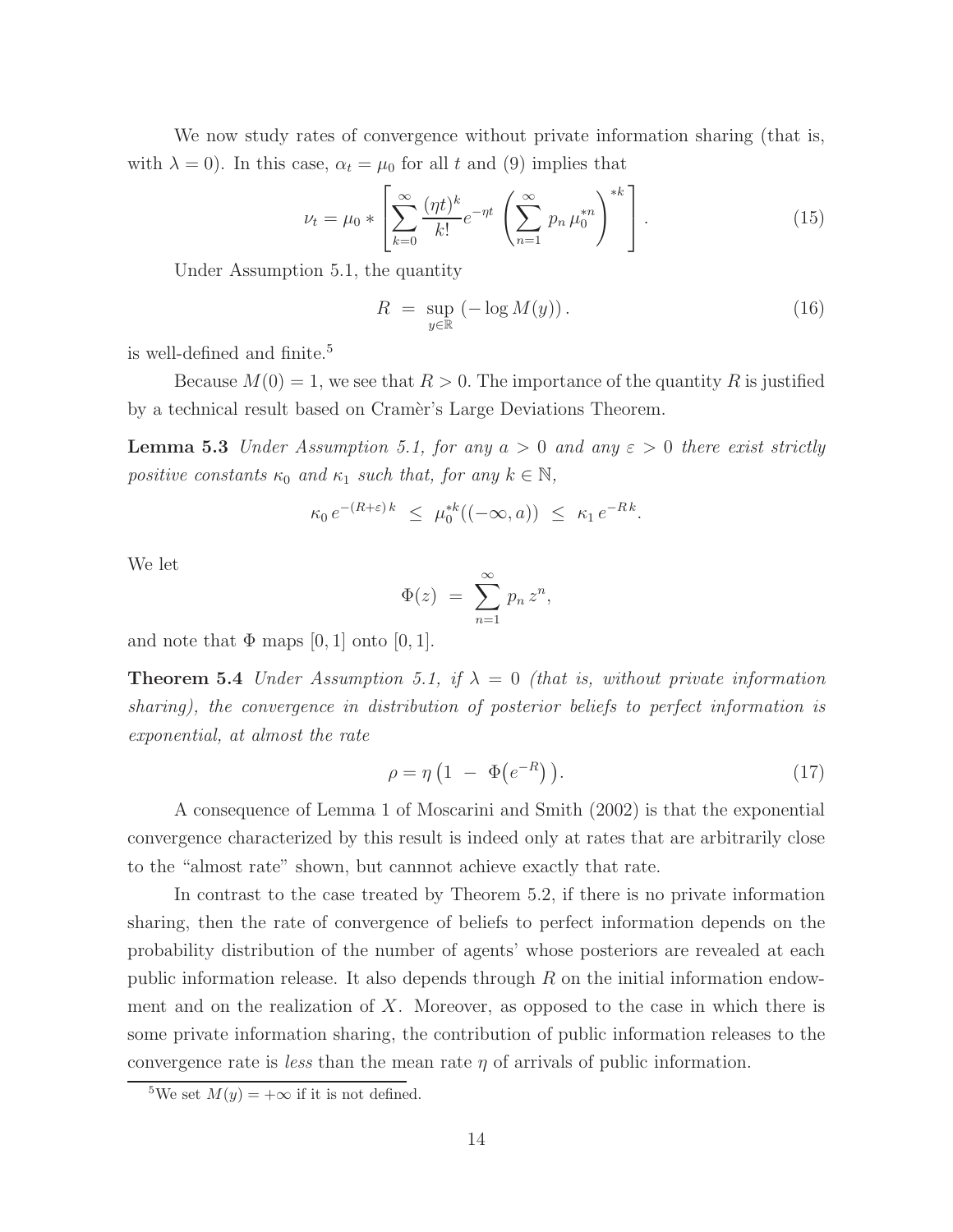| $\it n$ |       |
|---------|-------|
| 1       | 0.025 |
| 2       | 0.049 |
| 3       | 0.073 |
| 4       | 0.097 |
| 5       | 0.120 |
| 6       | 0.142 |
| 7       | 0.164 |
| 8       | 0.185 |
| 9       | 0.205 |
| 10      | 0.226 |
| 100     | 0.923 |

Table 1: Almost-rates of convergence,  $\rho$ , for various cases of n, the number of agents whose posteriors are revealed at each arrival of public information. In this example, we assume no private information sharing and take the mean arrival rate  $\eta$  of public releases to be 1. Each agent *i* is initially endowed with one signal, say  $s_i$ , with  $\mathbb{P}(s_i = 1 | H) = 2/3$ and  $\mathbb{P}(s_i = 1 | L) = 1/3.5$ 

**Example.** We take the case  $\eta = 1$  and suppose that any agent, say i, is initially endowed with one signal, say  $s_i$ , with  $\mathbb{P}(s_i = 1 | H) = 2/3$  and  $\mathbb{P}(s_i = 1 | L) = 1/3$ . The initial distribution of types on the event  $\{X = H\}$  is then  $\mu_0 = 1/3\delta_{\{-\log 2\}} + 2/3\delta_{\{\log 2\}}$ . It is straightforward to calculate that R, as defined by (16), is  $\log(3/2\sqrt{2})$ . We suppose that a fixed number  $n$  of agents' posteriors are publicly revealed at each public information release. From Theorem 5.4, the probability distribution of any agent's posterior beliefs converges exponentially at almost the rate  $\eta \left(1 - \left(2\sqrt{2}/3\right)^n\right)$ . As opposed to the case in which there is private information sharing, Table 1 shows that the rate of convergence depends on the number  $n$  of agents whose posteriors are revealed at each public information release. Moreover, the rates of convergence shown are substantially lower than  $\eta$  for small  $n$ .

We now offer some intuition for the importance of non-zero private information sharing for the contribution of public information to belief convergence rates. From Theorem 3.2, information that is publicly released at time  $t$  has a type drawn from the distribution  $\alpha_t$ . If the private matching intensity  $\lambda$  is strictly positive, then the privatelygathered type distribution  $\alpha_t$  converge exponentially at the rate  $\lambda$ . Thus, regardless of the quality of the initially endowed information distribution  $\mu_0$ , and regardless of the magnitude of  $\lambda$  so long as it is strictly positive, the distribution of publicly released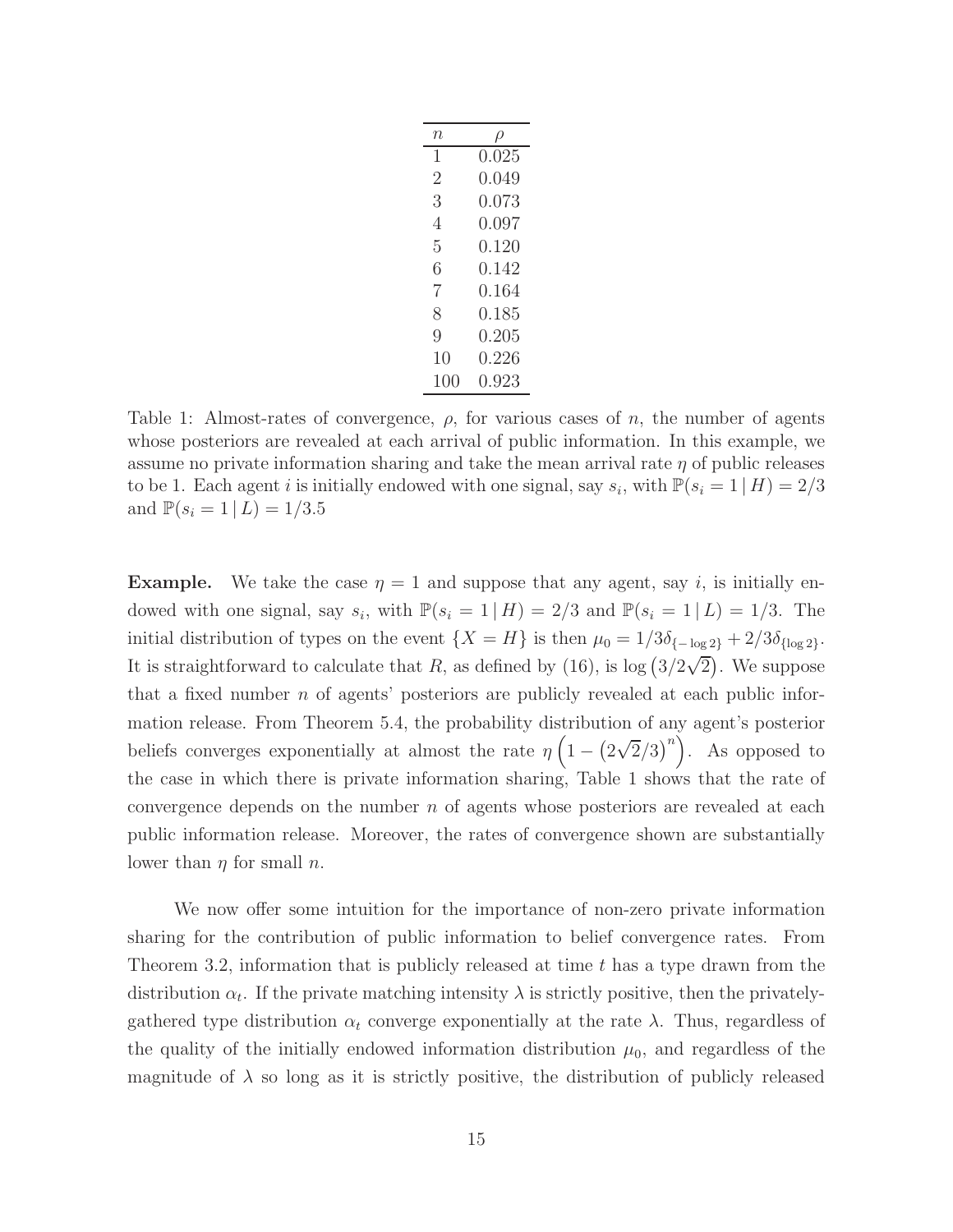posteriors are converging exponentially fast to perfect information. Thus, with  $\lambda > 0$ , the contribution to the overall information convergence rate of public information is the mean arrival rate  $\eta$  of public information releases.

In contrast, when the private matching intensity  $\lambda$  is zero, the privately acquired type measure  $\alpha_t$  is merely  $\mu_0$  for all t. The informativeness of public information releases is then constant over time, and is merely a property of the quality of the initial distribution  $\mu_0$  of types, which is bounded away from perfect information. Thus, with  $\lambda = 0$ , it is not surprising that the contribution of public information releases to the rate of convergence depends on the initial distribution  $\mu_0$  of types and is strictly lower than η.

We can further analyze this discontinuity, at  $\lambda = 0$ , in the dependence of the information convergence rate on  $\lambda$  by examining the convergence of the moment generating function  $M_t(\cdot)$  of the type distribution  $\nu_t$ . For the case of no private information sharing, we have

$$
M_t(y) = M_0(y) e^{-t \eta (1 - \Phi(M_0(y)))}.
$$
 (18)

By definition,  $M_0(y) \geq e^{-R}$ . Thus

$$
M_t(y) = M_0(y) e^{-t \eta (1 - \Phi(M_0(y)))} \geq M_0(y) e^{-t \eta (1 - \Phi(e^{-R}))}
$$

It follows that  $M_t(y)$  cannot converge to zero any faster than the rate given in Theorem 5.4.

Now we compare to a setting with private information sharing. Because  $\nu_t = \alpha_t * \beta_t$ , we have

$$
M_t(y) = M_t^{\alpha}(y) M_t^{\beta}(y), \qquad (19)
$$

.

where  $M_t^{\alpha}(\cdot)$  and  $M_t^{\beta}$  $t_t^{\beta}(\cdot)$  are the moment generating functions of  $\alpha_t$  and  $\beta_t$ , respectively. We have

$$
M_t^{\beta}(y) = e^{-\eta t + \eta \int_0^t \Phi(M_s^{\alpha}(y)) ds}.
$$
 (20)

For imaginary  $y \in i\mathbb{R}$  (that is, extending to the characteristic function), we have  $|M_t^{\alpha}(y)| \leq K e^{-\lambda t}$  for some constant K, so  $M_t^{\alpha}(y)$  converges to zero at the rate  $\lambda$ . The contribution of the term  $\eta \int_0^t \Phi(M_s^{\alpha}(y)) ds$  in the exponent of  $M_t^{\beta}$  $t^p(y)$  is bounded, for  $\lambda > 0$ , by

$$
\eta \left| \int_0^t \Phi(M_s^{\alpha}(y)) ds \right| \leq \tilde{K} \int_0^{\infty} e^{-\lambda s} ds = \frac{\tilde{K}}{\lambda}, \tag{21}
$$

for some constant  $\tilde{K}$  that does not depend on t. Thus, for  $\lambda > 0$ , the term  $\eta \int_0^t \Phi(M_s^{\alpha}(y)) ds$ has no influence on the convergence rate  $\eta$  of  $M_t^{\beta}$  $t_t^{p}(y)$ . As we move from a non-zero rate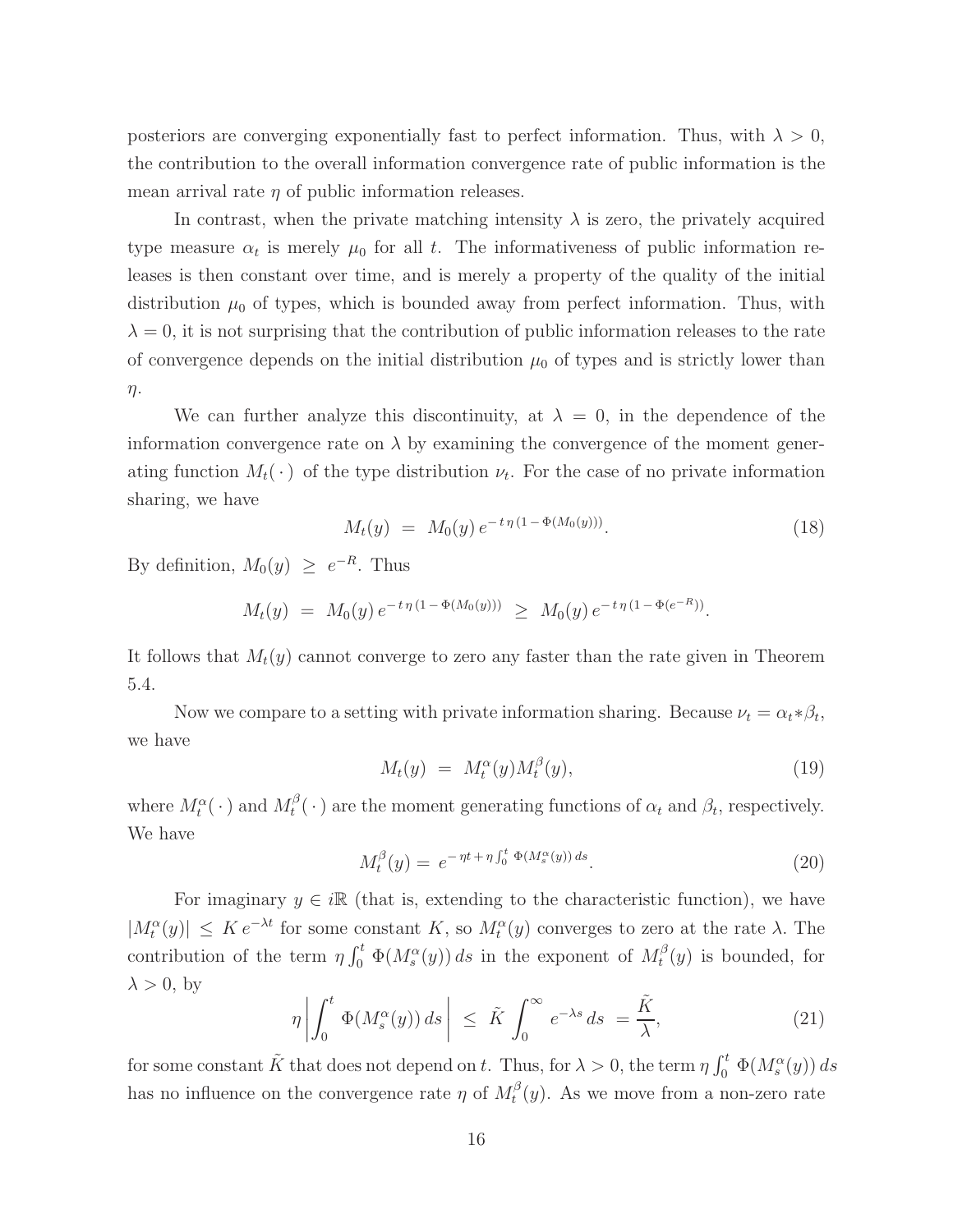$\lambda$  of private learning to the limit case of no private learning, however, this bound  $\tilde{K} \lambda^{-1}$ explodes.

As a further guide to understanding this discontinuity in information convergence, Appendix E provides a simplified variant of our model with information sharing, through pairwise random matching of the entire population, at each integer period. A single agent's information is revealed publicly at each period. In this setting, convergence to perfect information is exponential at any arbitrarily high rate. After removing the private information sharing, however, convergence is merely exponential at an almost-rate of R.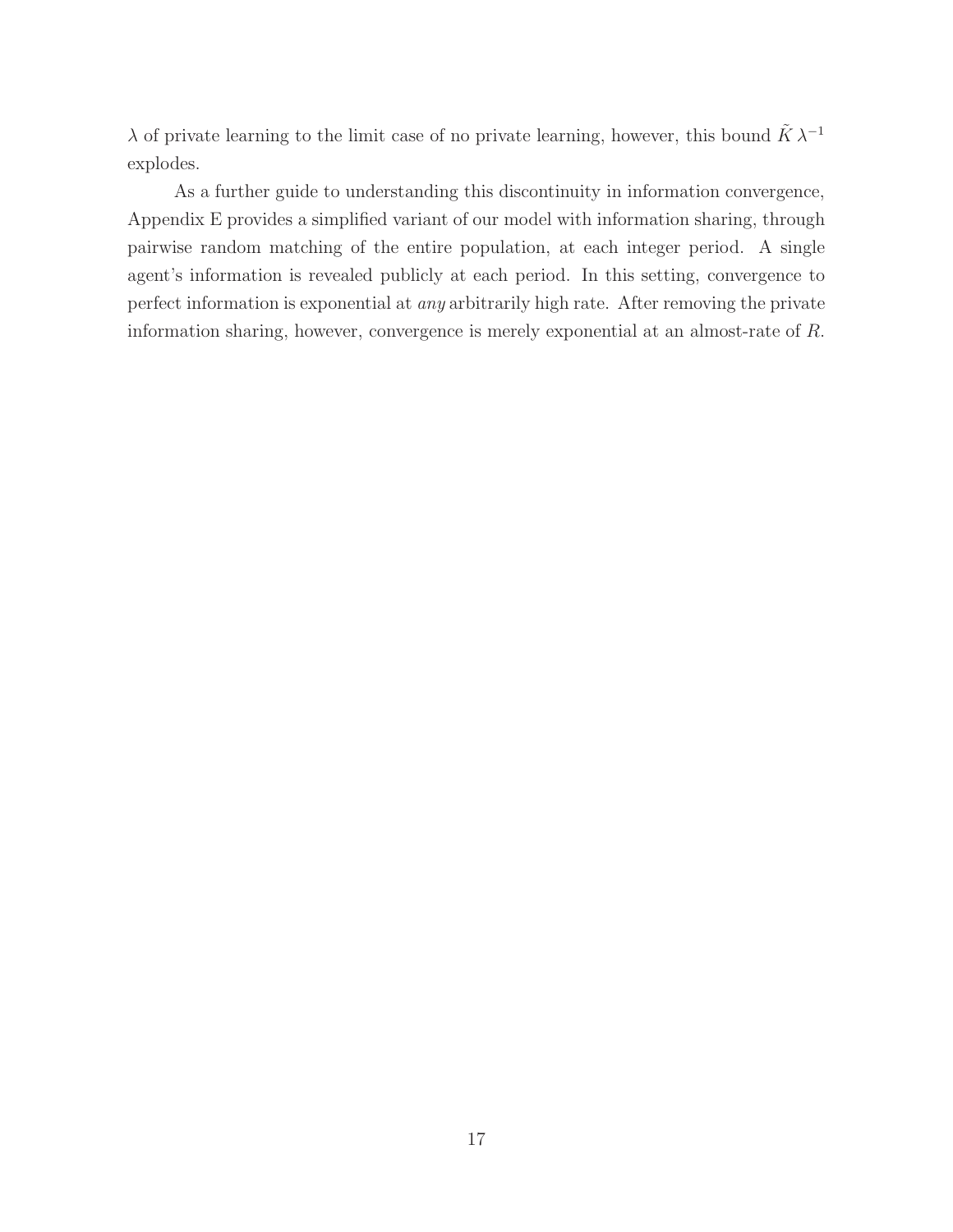# Appendices

## A Proof of Theorem 4.1.

We will start with

**Lemma A.1** Let  $B(\mathbb{R})$  be the space of all signed measures  $\gamma$  on  $\mathbb{R}$  of globally bounded variation  $\lambda x = 4$ 

Var
$$
(\gamma)
$$
 = sup  $\sum_{i=1}^{N-1} |\gamma((x_i, x_{i+1}))|$ ,

where the supremum is over all sequences  $-\infty < x_1 < \cdots < x_N < \infty$  and all  $N \in \mathbb{N}$ . Then, the Fourier transform  $\hat{\gamma}$ , defined by

$$
\hat{\gamma}(s) \ = \ \int_{\mathbb{R}} \, e^{i \, s \, t} \, d\gamma(t),
$$

is continuous as a map from  $B(\mathbb{R})$  to  $C(\mathbb{R})$ , the set of continuous functions on  $\mathbb R$ equipped with the supremum norm.

**Proof.** The proof follows from the standard inequality

$$
|\hat{\gamma}_1 - \hat{\gamma}_2| \leq \operatorname{Var}(\gamma_1 - \gamma_2).
$$

П

Another important observation is

**Lemma A.2** Var( $\gamma_1 * \gamma_2$ )  $\leq$  Var( $\gamma_1$ ) Var( $\gamma_2$ ). Further, for a positive measure  $\gamma$ ,

$$
Var(\gamma) = \gamma(\mathbb{R}).
$$

**Proposition A.3** Suppose that there exists a unique solution  $\hat{\alpha}_t$  to the equation

$$
\frac{d}{dt}\hat{\alpha}_t = -\lambda \hat{\alpha}_t + \lambda \sum_{k=2}^{\infty} q_k \hat{\alpha}_t^k, \qquad (22)
$$

for any initial condition  $\hat{\alpha}_0$ ,  $|\hat{\alpha}_0| \leq 1$ , which is analytic in the disk

$$
\mathbb{D} \ = \ \{ \hat{\alpha}_0 \ \in \ \mathbb{C} \ : \ |\hat{\alpha}_0| \ < \ 1 \}
$$

and continuous on its closure. Let  $\hat{\alpha}_0$  be the Fourier transform of  $\mu_0$  and

$$
\hat{\alpha}_t = \sum_{j=0}^{\infty} B_j(t) \hat{\alpha}_0^j, \tag{23}
$$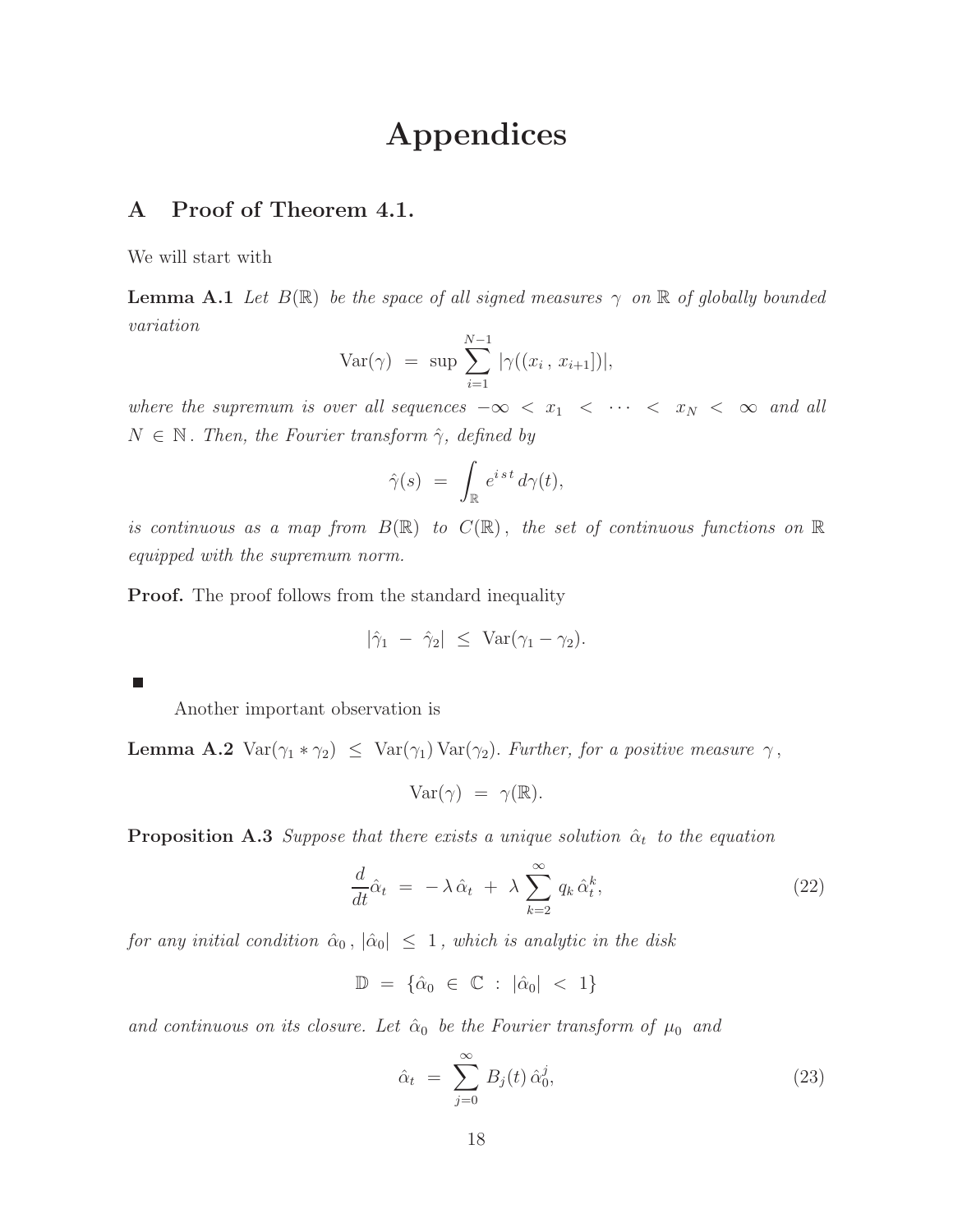where all coefficients  $B_i(t)$  are nonnegative. Then, the measure

$$
\alpha_t = \sum_{j=0}^{\infty} B_j(t) \, \alpha_0^{*j}
$$

is the unique solution to (5).

Proof. Suppose that

$$
\alpha_t = \int_0^t \left( -\lambda \, \alpha_s + \lambda \sum_{k=2}^\infty q_k \, \alpha_s^{*k} \right) \, ds.
$$

Since  $\sum_{k} q_k = 1$ , the infinite series converges in the Var-norm, because

$$
\operatorname{Var}\left(\sum_{k=2}^{\infty} q_k \alpha_t^{*k}\right) \leq \sum_{k=2}^{\infty} q_k \operatorname{Var}(\alpha_t^{*k}) = 1.
$$

By the continuity of the Fourier transform,

$$
\hat{\alpha}_t = \int_0^t \left( -\lambda \, \hat{\alpha}_s + \lambda \sum_{k=2}^\infty q_k \, \hat{\alpha}_s^k \right) ds.
$$

Conversely, suppose that  $\hat{\alpha}$  satisfies this equation and has the expansion (23). Then, define the measure

$$
\alpha_t = \sum_{j=0}^{\infty} B_j(t) \alpha_0^{*j}.
$$

Since, by assumption,  $\sum_j B_j < \infty$ , this indeed defines a measure. By continuity, the Fourier transform of this measure satisfies the above equation and, since the solution is unique, coincides with  $\hat{\alpha}_t$ .

Thus, we first need to prove that the solution to  $(22)$  is analytic in the disc  $\mathbb D$  and continuous in the closed disc as a function of the initial value  $\hat{\alpha}_0$ . We will start with the following

**Lemma A.4** Let  $f(z)$  be analytic in the unit disc  $\mathbb{D}$ . Then the function g defined by

$$
g(z) = \int_0^z f(\xi) d\xi
$$

is a well defined, analytic function in D . The power series

$$
g(z) = \sum_{j=0}^{\infty} \frac{g^{(j)}(0)}{j!} z^j
$$

has the same radius of convergence as the power series for  $f(z)$ .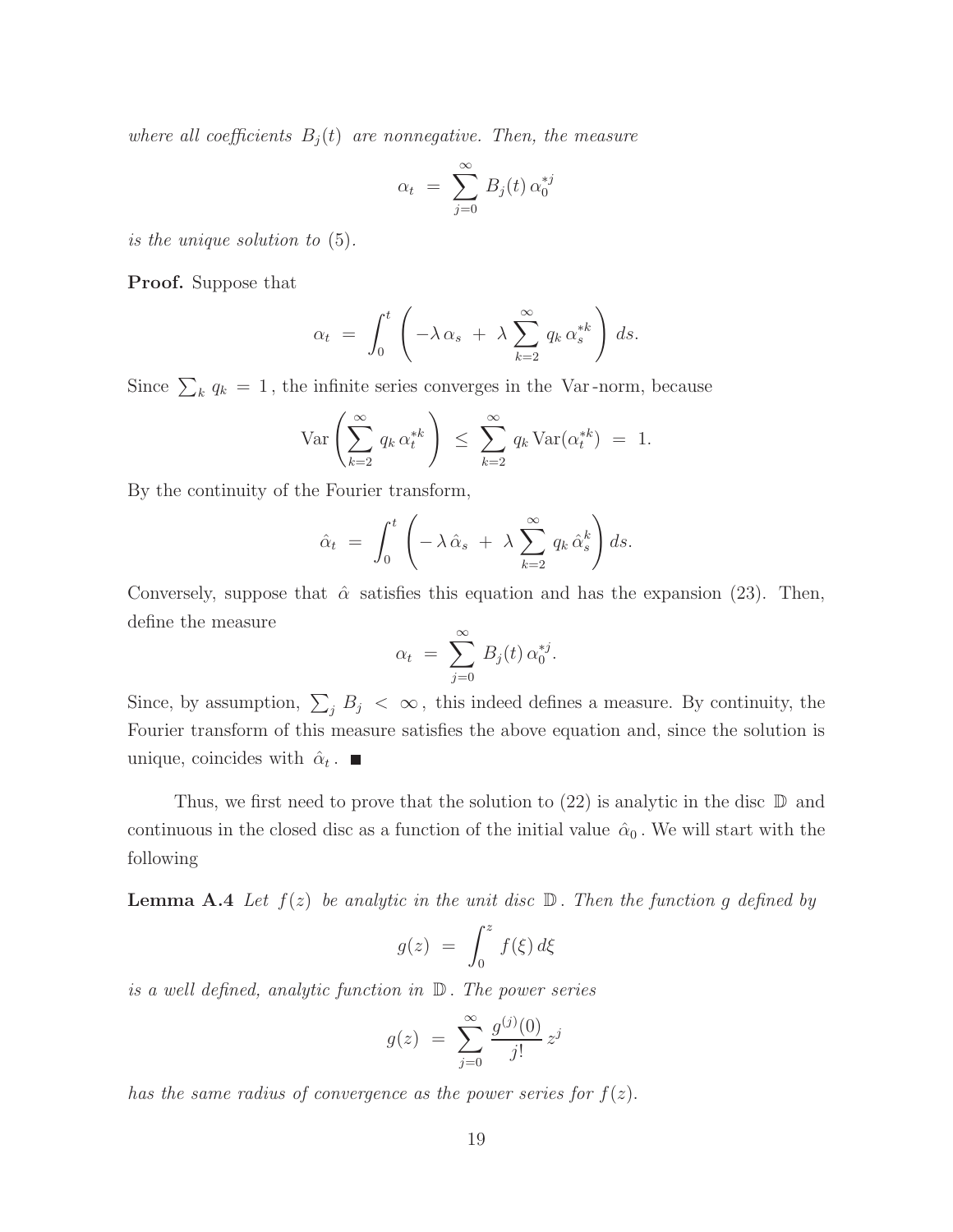**Proof.** The integral  $\int_0^z f(\xi) d\xi$  does not depend on the path from 0 to z because, for an analytic function,  $\int_{\gamma} f(\xi) d\xi = 0$  for any closed contour  $\gamma$ . Now, it is not difficult to check that

$$
\frac{\partial g(z)}{dz} = f(z),
$$

and hence g is analytic.  $\blacksquare$ 

**Proposition A.5** There exists an  $\varepsilon > 0$  such that the solution to the equation (22) is an analytic function of  $\hat{\alpha}_0$  for  $\hat{\alpha}_0$  in  $\mathbb{D}_{\varepsilon} = \{z \in \mathbb{C} : |z| < \varepsilon\}$ , for any  $t \in \mathbb{R}_+$ , and admits the expansion

$$
\hat{\alpha}_t = e^{-\lambda t} \sum_{j=0}^{\infty} a_j(t) \hat{\alpha}_0^j.
$$
\n(24)

Proof. We have

$$
\frac{d}{dt}\hat{\alpha}_t = (\hat{\alpha}_t Q(\hat{\alpha}_t) - 1) \lambda \hat{\alpha}_t,
$$

where

$$
Q(x) = \sum_{k=2}^{\infty} q_k x^{k-2}.
$$

Integrating, we get

$$
\int_{\hat{\alpha}_0}^{\hat{\alpha}} \frac{dx}{(xQ(x) - 1)x} = \lambda t.
$$

Using the identity

$$
\frac{1}{(xQ(x) - 1)x} = -\frac{1}{x} + \frac{Q(x)}{xQ(x) - 1},
$$

and exponentiating, we get

$$
e^{-\lambda t} \hat{\alpha}_0 \exp\left(-\int_0^{\hat{\alpha}_0} \frac{Q(x) dx}{x Q(x) - 1}\right) = \hat{\alpha}_t \exp\left(-\int_0^{\hat{\alpha}_t} \frac{Q(x) dx}{x Q(x) - 1}\right).
$$
 (25)

Now, the function

$$
f(\hat{\alpha}) = \hat{\alpha} \exp\left(-\int_0^{\hat{\alpha}} \frac{Q(x) dx}{x Q(x) - 1}\right)
$$
 (26)

is analytic for  $\hat{\alpha} \in \mathbb{D}$ . The last claim follows because

$$
|z\,Q(z)| \; < \; \sum_{k=2}^{\infty} q_k \; = \; 1
$$

for all  $z \in \mathbb{D}$ , so

$$
\frac{Q(z)}{z\,Q(z)\ -\ 1}
$$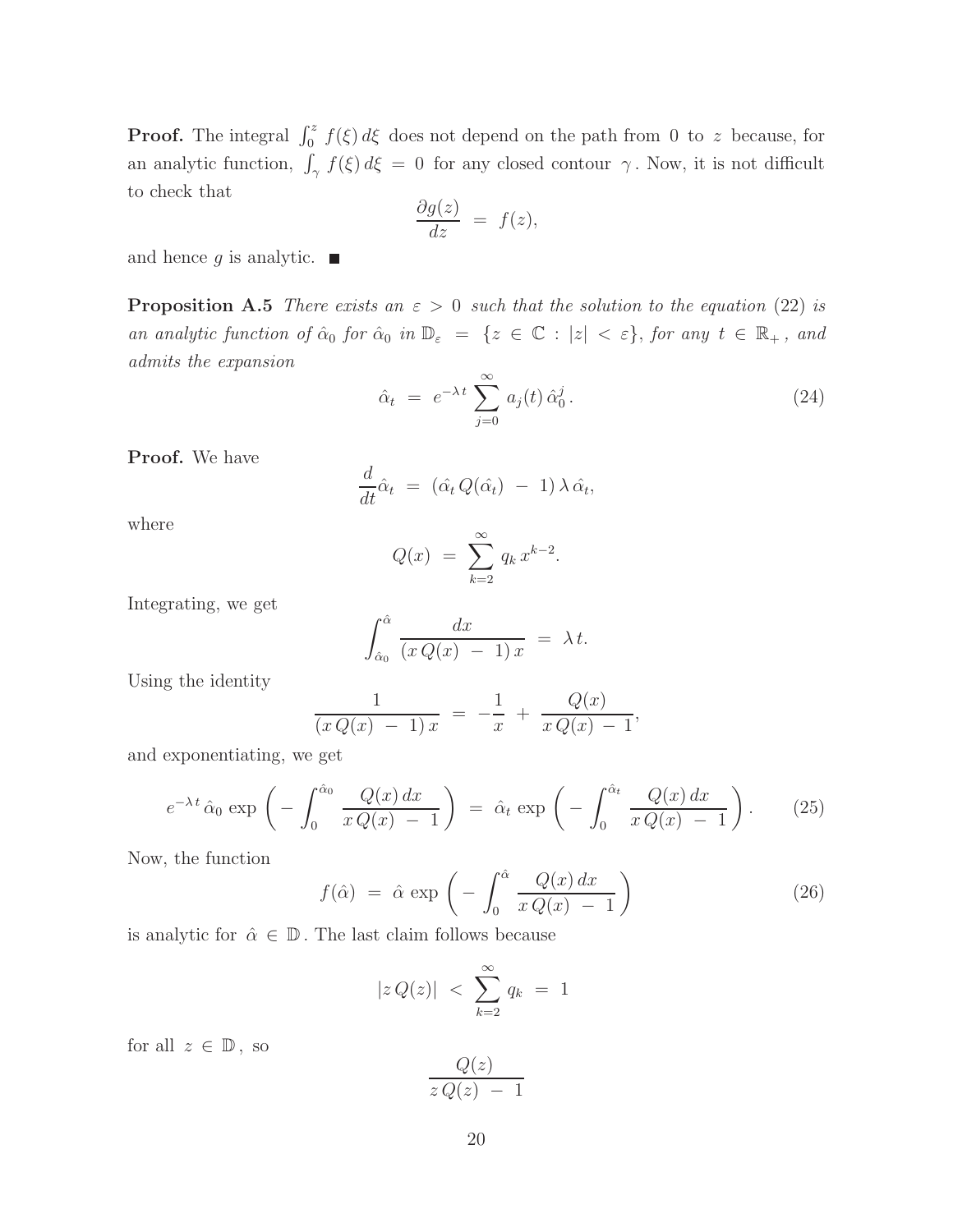is analytic in  $\mathbb D$ . Therefore, by Lemma A.4,  $f(z)$  is also analytic. Now,

$$
f'(0) = 1 \neq 0.
$$

Therefore, by the implicit function theorem, there exists a unique function  $\psi = \psi(z)$ , analytic in a small disc  $\mathbb{D}_{\delta}$  such that

$$
f(\psi(z)) = \psi(f(z)) = z.
$$

Since  $f(0) = 0$ , we can choose  $\varepsilon$  so small that  $|f(z)| < \delta$  for  $|z| < \varepsilon$ . Then,

$$
\hat{\alpha}_t(\hat{\alpha}_0) = \psi(e^{-\lambda t} f(\hat{\alpha}_0)) \tag{27}
$$

is analytic for  $|\hat{\mu}_0| < \varepsilon$ , which is what had to be proved.  $\blacksquare$ 

To proceed further, we will get information about the Taylor-series coefficients of the analytic function  $\hat{\alpha}_t(z)$ . To this end, we will calculate higher derivatives of the righthand side of  $(27)$ . The combinatorial structure of these derivatives is quite complicated. We will make use of the Faa-di Bruno formula (see, Riordan (1958), pp. 35-37), providing an expression for the higher derivatives of a composition of two functions.

**Lemma A.6 (Faa-di Bruno formula)** Let  $F: \mathbb{C} \to \mathbb{C}$  and  $V: \mathbb{C} \to \mathbb{C}$  be analytic. Then,

$$
(F(V(x)))^{(n)} = \sum_{k=1}^{n} F^{(k)}|_{V(x)} \sum_{Q(n,k)} n! \prod_{i=1}^{n} \frac{1}{(\lambda_i!)} \left(\frac{V^{(i)}}{i!}\right)^{\lambda_i},
$$
\n(28)

where

$$
Q(n, k) = \left\{ (\lambda_1, \ldots, \lambda_n) : \lambda_i \in \mathbb{N}_0, \sum_{i=1}^n \lambda_i = k, \sum_{i=1}^n i \lambda_i = n \right\}
$$

and  $\mathbb{N}_0$  is the set of nonnegative integers.

The following lemma is a direct consequence of the Faa-di Bruno formula.

**Lemma A.7** The functions  $a_j$  are finite polynomials in  $e^{-\lambda t}$  and satisfy

$$
\lim_{t \to \infty} a_j(t) = \frac{f^{(j)}(0)}{j!} \stackrel{def}{=} \psi_j,
$$

where the function  $f$  is given by  $(26)$ .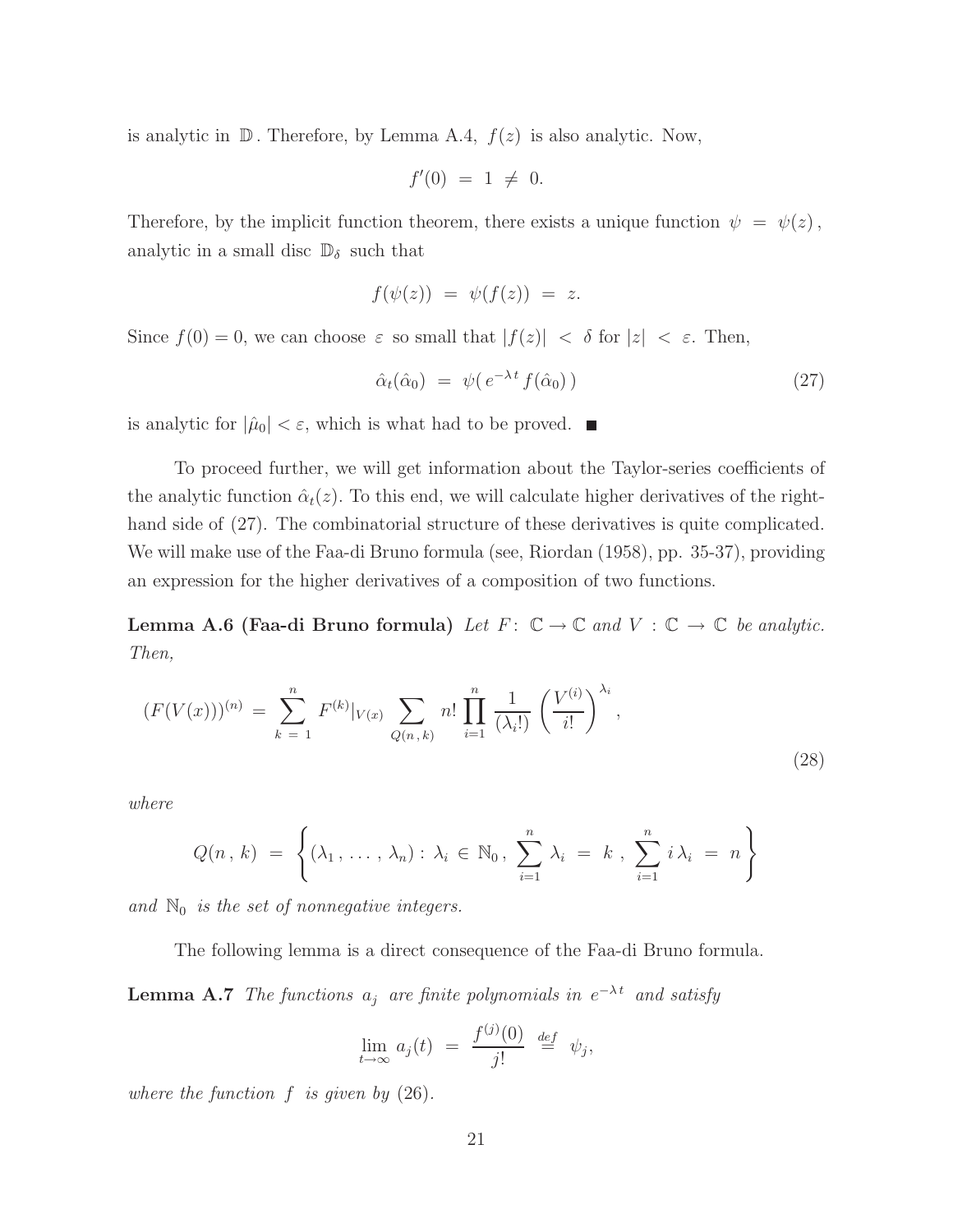Proof. Rewriting the identity (27) as

$$
f(\hat{\alpha}_t(z)) = e^{-\lambda t} f(z)
$$

and using the Fa-di Bruno formula at the point  $\hat{\alpha}_0 = 0$ , we get

$$
\sum_{k=1}^{n} f^{(k)}(0) \sum_{Q(n,k)} n! \prod_{i=1}^{n} \frac{1}{(\lambda_i!)} \left( \frac{\hat{\alpha}_t^{(i)}(0)}{i!} \right)^{\lambda_i} = e^{-\lambda t} f^{(n)}(0).
$$

Since  $f'(0) = 1$ ,

$$
\hat{\alpha}_t^{(n)}(0) = f'(0) \hat{\alpha}_t^{(n)}(0) \n= e^{-\lambda t} f^{(n)}(0) - \sum_{k=2}^n f^{(k)}(0) \sum_{Q(n,k)} n! \prod_{i=1}^n \frac{1}{(\lambda_i!)} \left( \frac{\hat{\alpha}_t^{(i)}(0)}{i!} \right)^{\lambda_i}.
$$

For  $n = 1$ ,

$$
\hat{\alpha}_t^{(1)}(0) = e^{-\lambda t}.
$$

An induction argument then shows that for each  $n \geq 2$ , there exists a polynomial  $P_n = P_n(z_1, \ldots, z_{n-1})$ , not containing constant and linear terms, such that

$$
\hat{\alpha}_t^{(n)}(0) = e^{-\lambda t} f^{(n)}(0) - P_n(\hat{\alpha}_t^{(1)}(0), \ldots, \hat{\alpha}_t^{(n-1)}(0)).
$$

Consequently, as  $t \to \infty$ ,

$$
\hat{\alpha}_t^{(n)}(0) = O(e^{-\lambda t}).
$$

Since  $P_n$  does not contain constant and linear terms, for any  $n \geq 2$ ,

$$
P_n(\hat{\alpha}_t^{(1)}(0),\ldots,\,\hat{\alpha}_t^{(n-1)}(0))\ =\ O(e^{-2\lambda t})
$$

as  $t \to \infty$ . Thus,

$$
\lim_{t \to \infty} e^{\lambda t} \hat{\alpha}_t^{(n)}(0) = f^{(n)}(0),
$$

as claimed.

**Lemma A.8** The coefficients  $a_n(t)$  in (7) are nonnegative, monotone increasing and bounded, and can be defined recursively as  $a_1(t) = 1$  and

$$
a_j(t) = \lambda \sum_{k=2}^j \int_0^t e^{-\lambda (k-1)s} q_k \sum_{j_1 + \dots + j_k = j} \prod_{h=1}^k a_{j_h}(s) ds,
$$
 (29)

for all  $j \geq 2$ .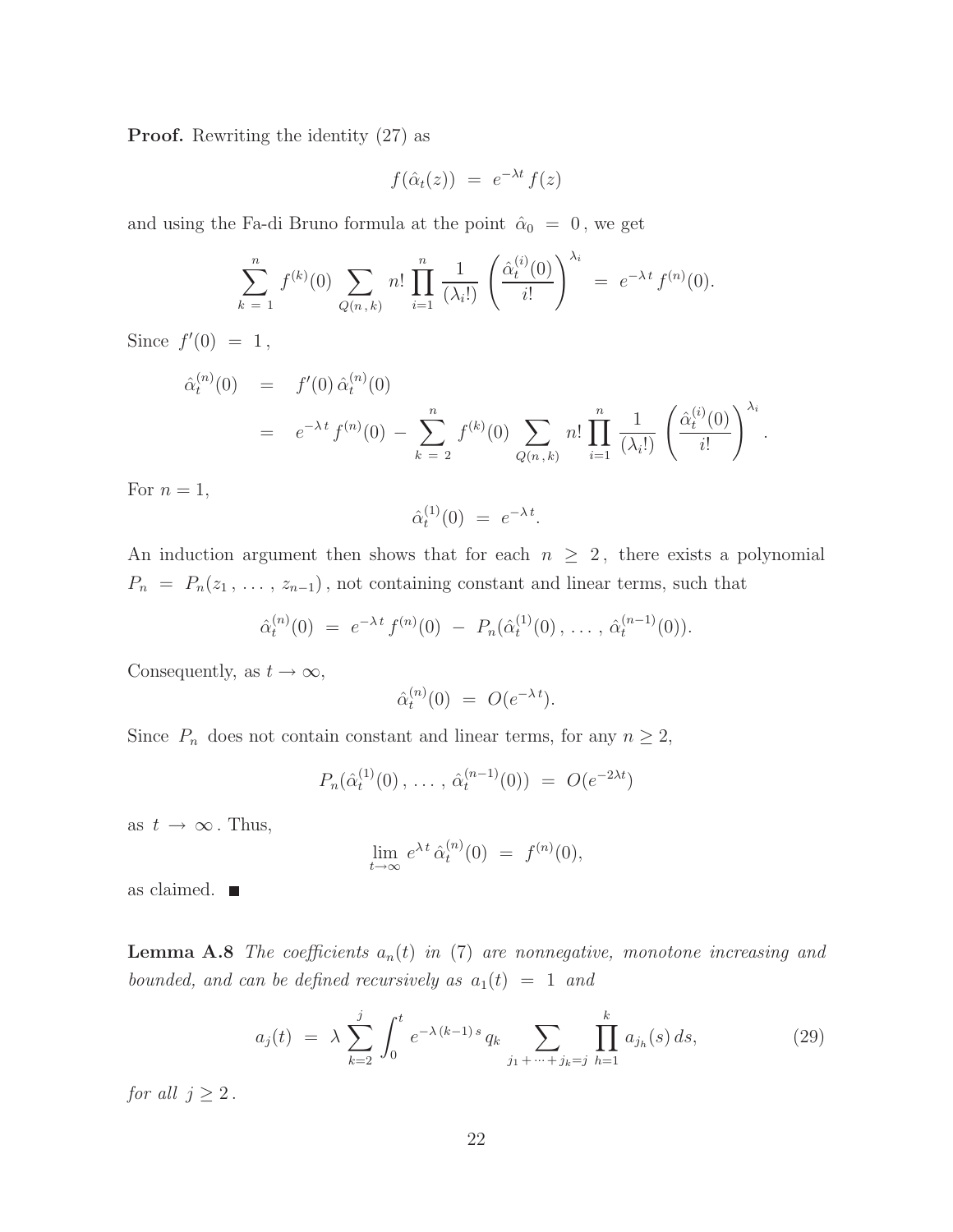Proof. Let

$$
\hat{\alpha}_t = \hat{A}_t e^{-\lambda t}.
$$

Substituting  $\hat{\alpha}_t$  into (22), we get that

$$
\frac{d}{dt}\hat{A}_t = \sum_{k=2}^{\infty} e^{-\lambda (k-1)t} q_k \hat{A}_t^k.
$$

Thus,  $\hat{A}_t$  solves the equation

$$
\hat{A}_t = F(\hat{A}_t),
$$

where

$$
F(\hat{A}_t) = \hat{A}_0 + \sum_{k=2}^{\infty} \int_0^t e^{-\lambda (k-1)s} q_k \hat{A}_s^k ds.
$$

Substituting the power-series expansion

$$
\hat{A}_s = \sum_{j=1}^{\infty} a_j(t) \,\hat{A}_0^j,
$$

we get

$$
F(\hat{A}_t) = \hat{A}_0 + \sum_{k=2}^{\infty} \int_0^t e^{-\lambda (k-1)s} q_k \left( \sum_{j=1}^{\infty} a_j(s) \hat{A}_0^j \right)^k ds
$$
  
\n
$$
= \hat{A}_0 + \sum_{k=2}^{\infty} \int_0^t e^{-\lambda (k-1)s} q_k \sum_{j=1}^{\infty} \hat{A}_0^j \sum_{j_1 + \dots + j_k = j} \prod_{h=1}^k a_{j_h}(s) ds
$$
  
\n
$$
= \hat{A}_0 + \sum_{j=2}^{\infty} \hat{A}_0^j \sum_{k=2}^j \int_0^t e^{-\lambda (k-1)s} q_k \sum_{j_1 + \dots + j_k = j} \prod_{h=1}^k a_{j_h}(s) ds,
$$

where interchanging summation and integration is justified because of uniform convergence. Since  $\hat{A}_t = F(\hat{A}_t)$ , the coefficients in the power series expansions must coincide and the identity (29) follows.  $\blacksquare$ 

**Lemma A.9** Let f be the function, defined in (26). The function  $\hat{\alpha}_t(\hat{\alpha}_0)$  can be analytically continued to the whole disc D and

$$
|\hat{\alpha}_t(\hat{\alpha}_0)| \leq e^{-\lambda t} f(|\hat{\alpha}_0|),
$$

for any  $t \in \mathbb{R}_+$  and any  $\hat{\alpha}_0 \in \mathbb{D}$ .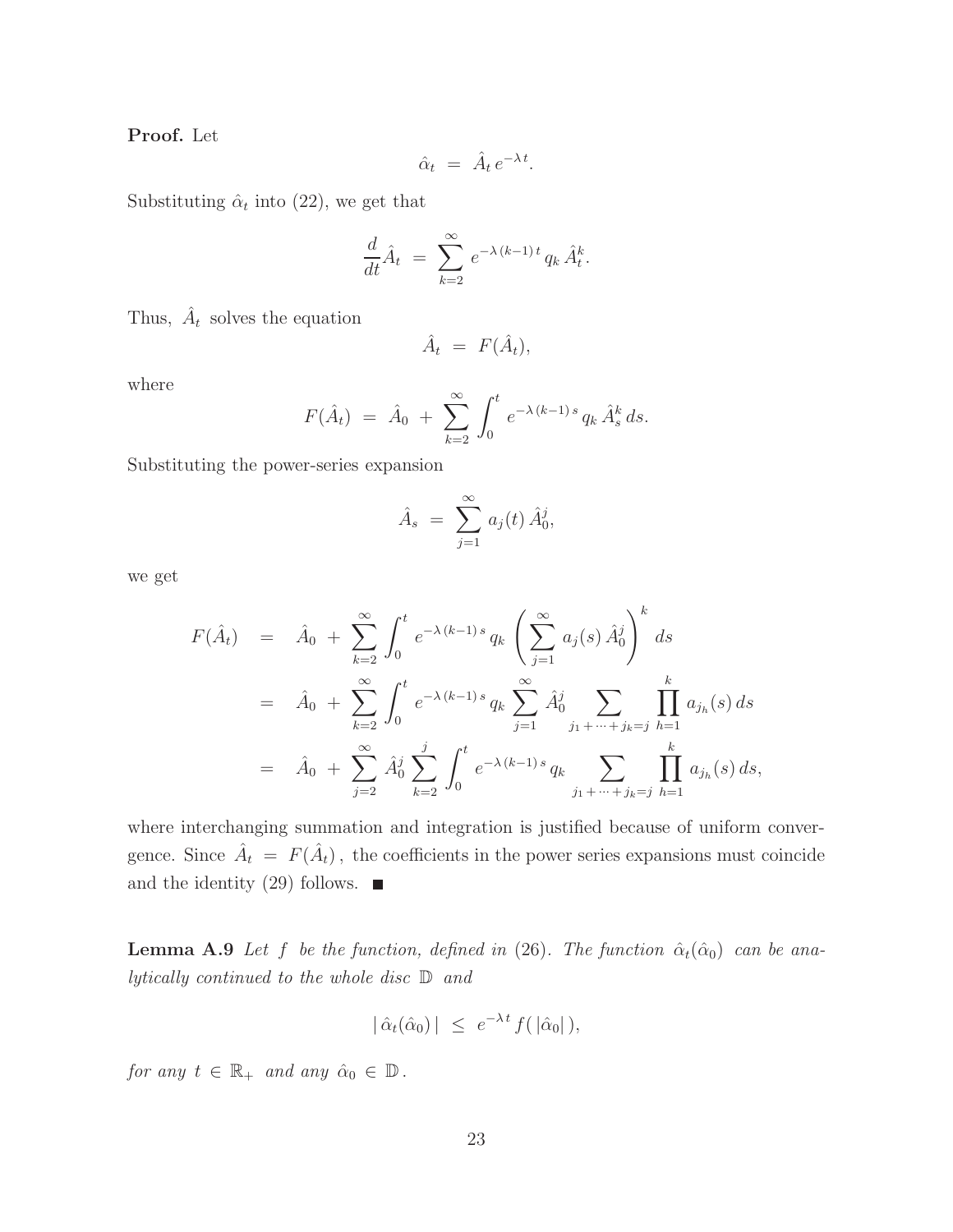Proof. By Lemmas A.7 and A.8,

$$
|\hat{\alpha}_t(\hat{\alpha}_0)| \leq e^{-\lambda t} \sum_{j=1}^{\infty} a_j(t) |\hat{\alpha}_0|^j \leq e^{-\lambda t} \sum_{j=1}^{\infty} \frac{f^{(j)}(0)}{j!} |\hat{\alpha}_0|^j = e^{-\lambda t} f(|\hat{\alpha}_0|).
$$

The claim follows. ■

We will also need the following auxiliary

**Lemma A.10** For any initial value  $r \in (0, 1)$ , the solution  $k_t$  to the equation

$$
\frac{d}{dt}k_t = -\lambda k_t + \lambda \sum_{k=2}^{\infty} q_k k_t^k, k_0 = r
$$

exists on the whole half-line  $\mathbb{R}_+$  and satisfies

$$
r > k_t > \lim_{t \to +\infty} k_t = 0.
$$

Proof. Note that the function

$$
q(x) = -\lambda x + \lambda \sum_{k=2}^{\infty} q_k x^k
$$
 (30)

has no zeros in  $(0, 1)$  because, for  $x \in (0, 1)$ ,

$$
\sum_{k=2}^{\infty} q_k x^{k-1} < 1.
$$

That is,  $q(x) < 0$  on  $(0, 1)$ . By the uniqueness theorem for ODE's, any solution  $k_t$ with initial data  $r \in (0,1)$  must stay in the segment  $(0,1)$  forever. Since  $k_t$  can not blow up to  $\pm\infty$ , it exists on the whole  $\mathbb{R}_+$  (Dieudonné (1960), Theorem 10.5.6). Since

$$
\frac{d}{dt}k_t = q(k_t) < 0,
$$

 $k_t$  is monotone decreasing in t and converges to zero.

We are now ready to prove the final step of the proof of Theorem 4.1. By Proposition A.5, the power series  $\hat{\alpha}_t(\hat{\alpha}_0)$  coincides with the unique solution to (22) when  $|\hat{\alpha}_0|$  is sufficiently small. By Proposition A.3, to complete the proof of Theorem 4.1 it remains to show that  $\hat{\alpha}_t$  solves (22) for all  $\hat{\alpha}_0 \in \mathbb{D}$  and that  $\hat{\alpha}_t(\hat{\alpha}_0)$  is continuous in the closure of D. The next proposition shows that this is indeed true.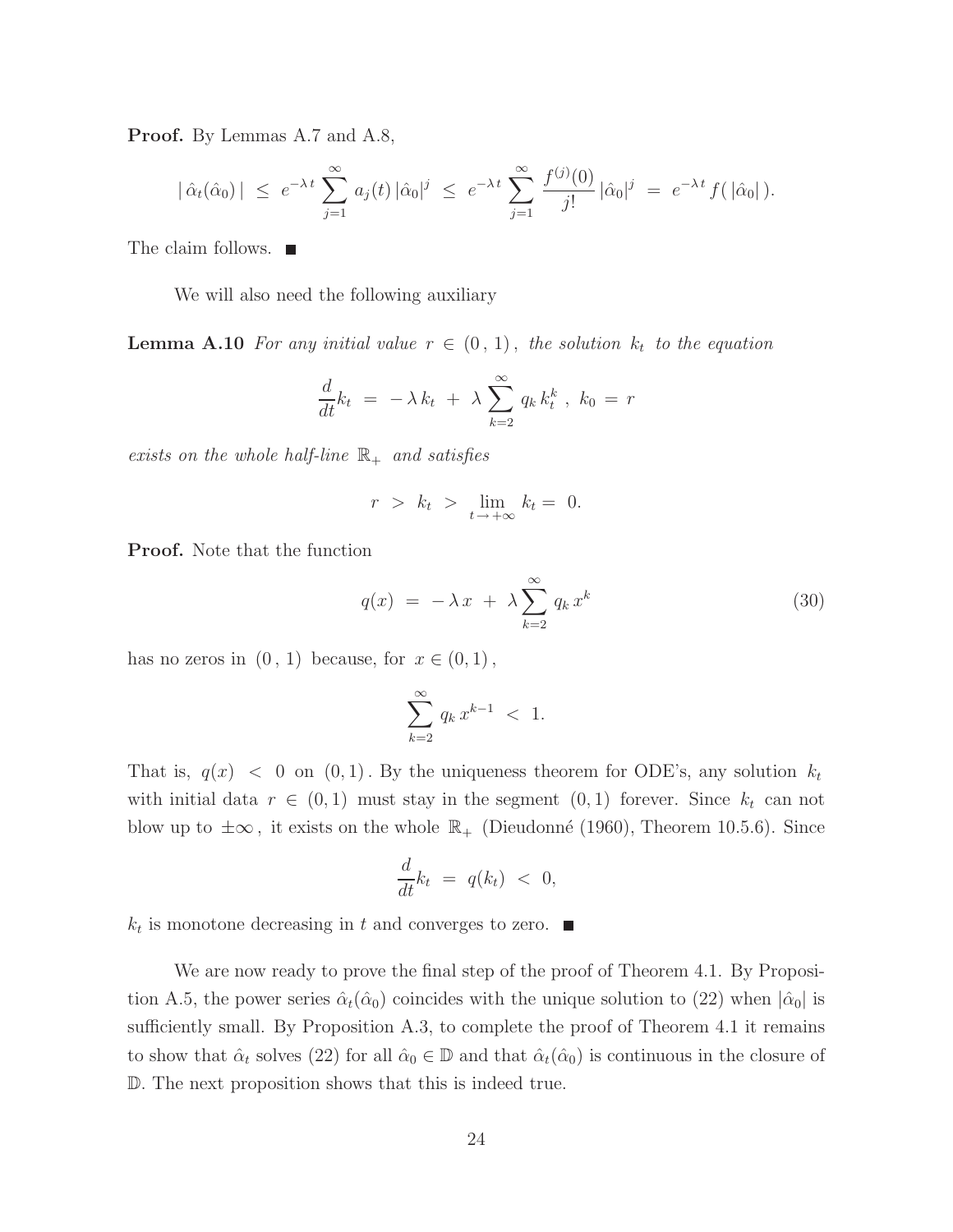**Proposition A.11** The unique solution to (22) coincides with  $\hat{\alpha}_t(\hat{\alpha}_0)$  for any  $\hat{\alpha}_0 \in \mathbb{D}$ . The function  $\hat{\alpha}_t(\hat{\alpha}_0)$  is analytic for  $\hat{\alpha}_0 \in \mathbb{D}$  and is continuous on its closure, and maps  $\mathbb D$  into itself. The radius of analyticity of  $f(z)$  is exactly one.

**Proof.** By Lemma A.9,  $\hat{\alpha}_t(\hat{\alpha}_0)$  is analytic in  $\mathbb{D}$ . Since  $q(x)$  defined in (30) is analytic in  $\mathbb{D}$ , it remains to show that  $\hat{\alpha}_t$  maps  $\mathbb{D}$  into itself. Indeed, if this is the case, the function  $q(\hat{\alpha}_t(\hat{\alpha}_0))$  is analytic for  $\hat{\alpha}_0 \in \mathbb{D}$  and, by Proposition A.5,

$$
\hat{\alpha}_t(\hat{\alpha}_0) = \int_0^t g(\hat{\alpha}_s(\hat{\alpha}_0)) ds \tag{31}
$$

for all  $\hat{\alpha}_0 \in \mathbb{D}_{\varepsilon}$ . The left- and the right-hand sides are analytic functions in  $\mathbb D$  and, by the uniqueness theorem for analytic functions, (31) holds for all  $\hat{\alpha}_0 \in \mathbb{D}$ . Furthermore, by Lemma A.8,  $\hat{\alpha}_t(\hat{\alpha}_0)$  has nonnegative Taylor coefficients at zero and therefore, by Lemma A.10,

$$
|\hat{\alpha}_t(\hat{\alpha}_0)| \leq \hat{\alpha}_t(|\hat{\alpha}_0|) \leq 1. \tag{32}
$$

Inequality (32) and non-negativity of the coefficients imply that the power series is also well defined on the cirle  $|\hat{\alpha}_0| = 1$  and therefore  $\hat{\alpha}_t(\hat{\alpha}_0)$  is continuous on the closure of  $\mathbb D$ . Finally,  $\hat{\alpha}_t(1) = 1$  implies

$$
\sum_j a_j(t) = e^{\lambda t},
$$

and therefore, by the monotone convergence theorem,

$$
\sum_{j} \psi_j = \sum_{j} \lim_{t \to \infty} a_j(t) = \lim_{t \to \infty} \sum_{j} a_j(t) = +\infty.
$$

Hence, the radius of analyticity of  $f(z)$  is exactly one.

Suppose now that, for some  $T > 0$ ,  $\hat{\alpha}_T$  does not map  $\mathbb D$  into itself, that is,  $|\hat{\alpha}_T(z_0)| >$ 1 for some  $z_0 \in \mathbb{D}$ . Let  $Z(r) = \max_{t \in [0,T]} \hat{\alpha}_t(r)$ . Standard compactness arguments imply that  $Z(r)$  is well-defined, increasing in r and continuous. By  $(32)$ ,  $Z(|z_0|) > 1$  and  $r_0 = \inf\{r \in (0,1): Z(r) \geq 1\}$  is well-defined. By Proposition A.5 and Lemma A.10,  $r_0 > 0$ . Furthermore, by definition,  $Z(r) < 1$  for all  $r \in [0, r_0)$  and, by compactness of  $[0, T]$  and continuity of  $\hat{\alpha}_t$ , there exists a  $T_0 \in [0, T]$  such that  $\hat{\alpha}_{T_0}(r_0) = 1$ . By (32) and the argument in the previous paragraph,  $\hat{\alpha}_t(\hat{\alpha}_0)$  solves (22) for all  $|\hat{\alpha}_0| \leq r_0$ and  $t \in [0, T_0)$ . But, by Lemma A.10,  $\hat{\alpha}_t(r_0)$  is monotone decreasing in t and therefore  $\hat{\alpha}_{T_0}(r_0) < \hat{\alpha}_0(r_0) = r_0 < 1$ , which is a contradiction.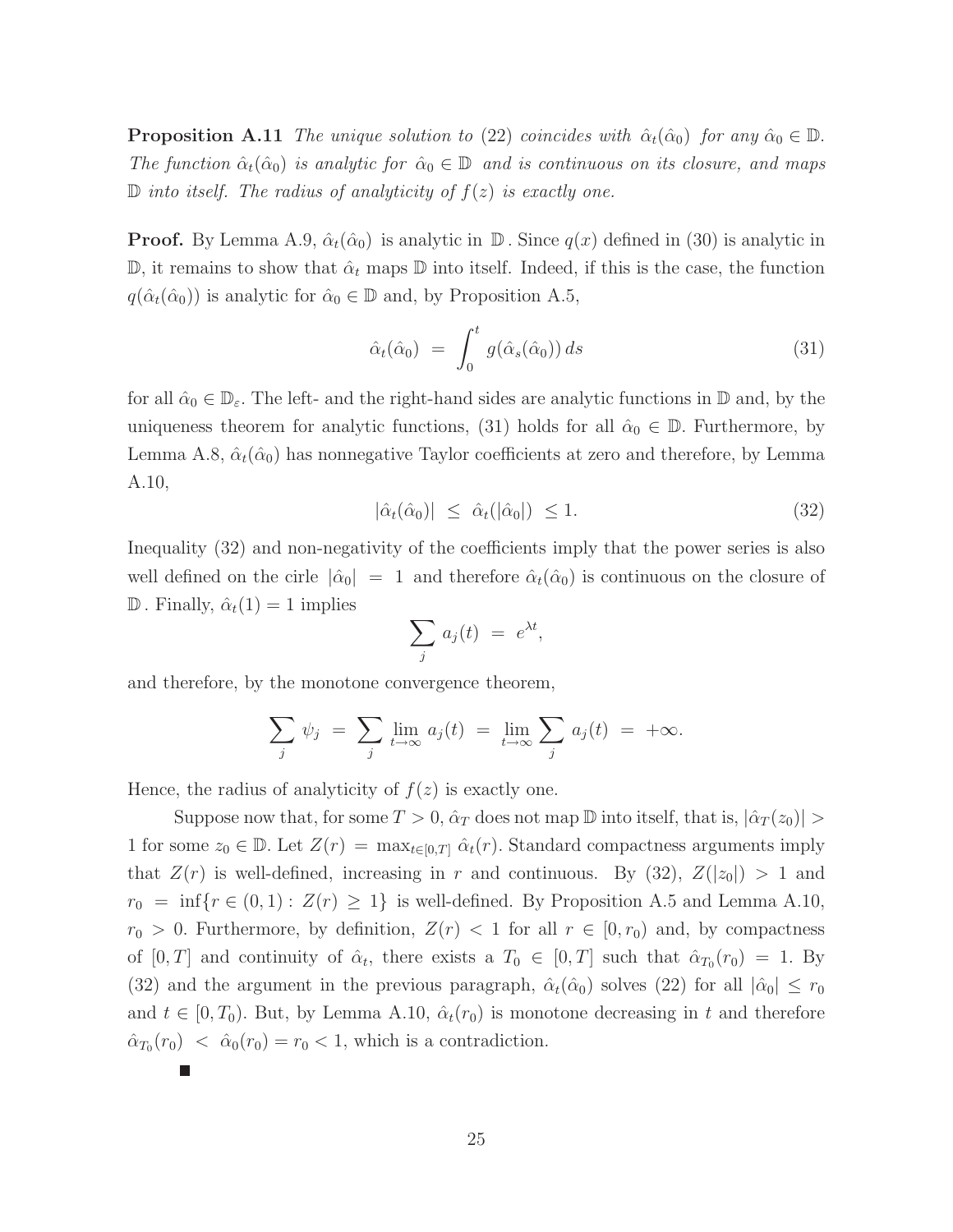### B Proof of Proposition 4.2

Proof. An argument used in Proposition 3 of Duffie, Giroux and Manso (2009) implies that  $\beta_t$  solves (6) if and only if its Fourier transform  $\hat{\beta}_t$  solves

$$
\frac{d\hat{\beta}_t}{dt} = -\eta \hat{\beta}_t + \eta \hat{\beta}_t \sum_{k=1}^{\infty} p_k \hat{\alpha}_s^k ds.
$$
\n(33)

This is a linear ordinary differential equation whose unique solution, with  $\hat{\beta}_0 = 1$ , is

$$
\hat{\beta}_t = \exp\left(\eta \left( \int_0^t \sum_{k=1}^\infty p_k \hat{\alpha}_s^k ds - t \right) \right).
$$

Using the Taylor series for  $e^x$ ,

$$
\hat{\beta}_t = e^{-\eta t} \sum_{n=0}^{\infty} \frac{\eta^n}{n!} \left( \int_0^t \sum_{k=1}^{\infty} p_k \hat{\alpha}_s^k ds \right)^n.
$$
 (34)

Now, by  $(7)$ ,

$$
(\hat{\alpha}_t)^k = e^{-\lambda kt} \left( \sum_{l=1}^{\infty} a_l(t) \hat{\mu}_0^l \right)^k = e^{-\lambda kt} \sum_{l=k}^{\infty} \sum_{i_1 + \dots + i_k = l} a_{i_1}(t) \cdots a_{i_k}(t) \hat{\mu}_0^l.
$$
 (35)

Therefore,

$$
\int_0^t \sum_{k=1}^\infty p_k \hat{\alpha}_s^k ds = \sum_{j=1}^\infty d_j(t) \hat{\mu}_0^j,
$$

with  $d_j$  defined by (12). Substituting (35) into (34), we obtain

$$
\hat{\beta}_t = e^{-\eta t} \sum_{n=0}^{\infty} b_n(t) \hat{\mu}_0^n,
$$

with  $b_n$  defined by (11). Taking the inverse Fourier transform of this identity, we arrive at  $(10)$ .

## C Proofs of Theorem 4.3 and Proposition 4.4

We will use the well known Montel Theorem (Titchmarsh (1960), p. 170).

**Theorem C.1 (Montel Theorem)** Let  $D \subset \mathbb{C}$  be an open set. A uniformly bounded set A of analytic functions on D is compact. That is, if there exists a constant C such that  $|f(z)| \leq K$  for all z in D and all  $f \in A$ , then for any infinite sequence  ${f_k(z)} \subset A$  there exists subsequence  ${f_{n_k}}$  and a function  $f(z)$ , analytic in D, such that  $f_{n_k}(z) \to f(z)$  and  $f_{n_k}^{(m)}(z) \to f^{(m)}(z)$  uniformly on compact subsets of D for any  $m \geq 0$ .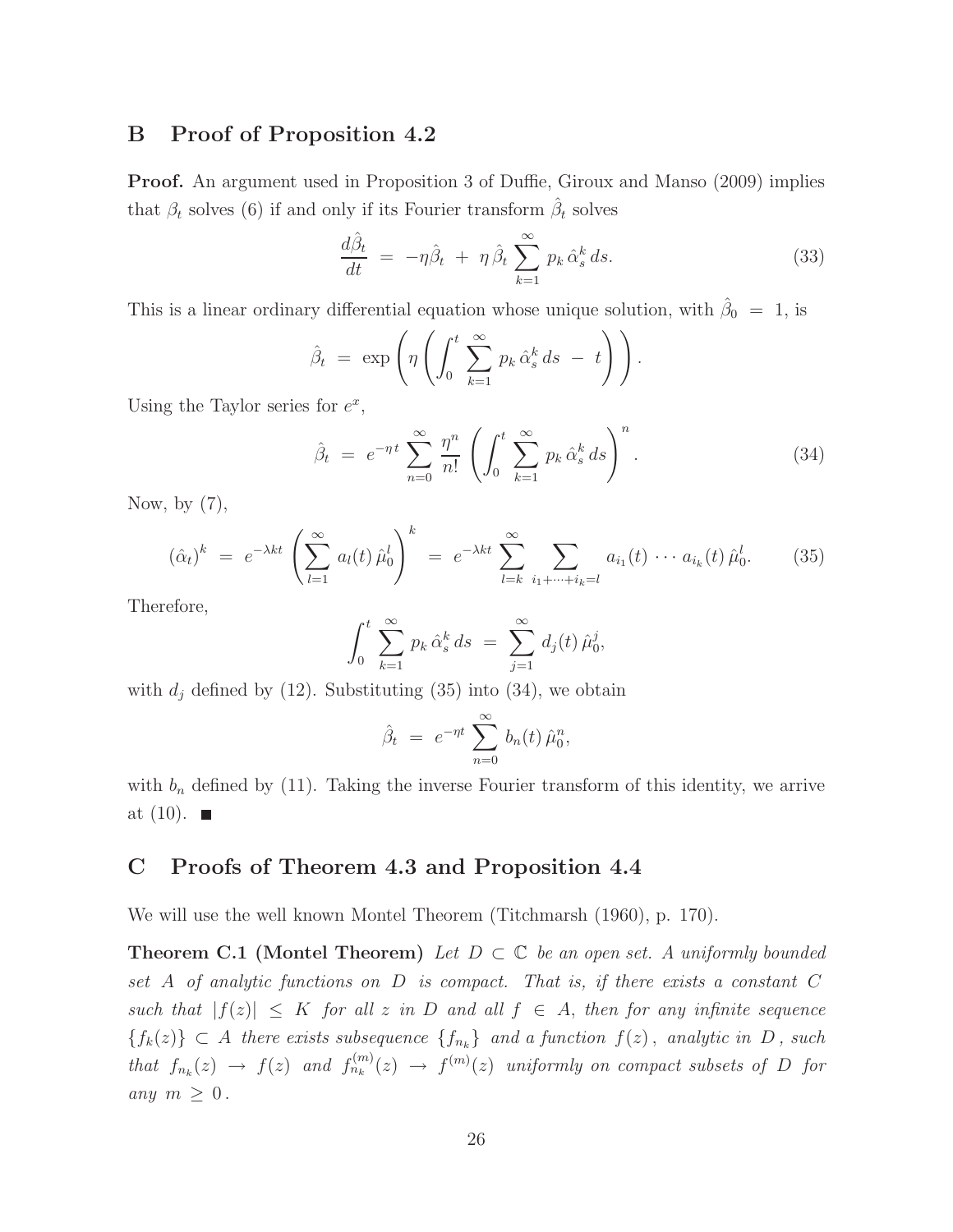Proposition C.2 The function

$$
e^{(\lambda+\eta)t}\hat{\nu}_t(z) = e^{\lambda t} \hat{\alpha}_t(z) \exp\left(\eta \left(\int_0^t \sum_{k=1}^\infty p_k \hat{\alpha}_s^k(z) ds\right)\right)
$$

is analytic in the disc  $\mathbb D$  for any  $t > 0$ , and the family  $\{e^{(\lambda + \eta)t}\hat{\nu}_t(z), t > 0\}$  is uniformly bounded on compact subsets of D.

**Proof.** By Proposition A.11, the function  $\alpha_s(z)$  maps  $\mathbb D$  into itself, the infinite series

$$
l_s(z) = \sum_{k=1}^{\infty} p_k \,\hat{\alpha}_s^k(z)
$$

converges absolutely and satisfies

$$
\left|\sum_{k=1}^{\infty} p_k \,\hat{\alpha}_s^k(z) \,ds\right| \ \leq \ \sum_{k=1}^{\infty} p_k \,|\hat{\alpha}_s^k(z)| \ \leq \ 1.
$$

By the Montel Theorem,  $l_s(z)$  is analytic in  $\mathbb D$ . Again, since  $l_s(z)$  is uniformly bounded by one,  $\int_0^t l_s(z) ds$  is analytic in  $\mathbb D$  by the Montel Theorem. The analyticity of  $\hat{\nu}_t(z)$ follows. Now, by Lemma A.9,

$$
|\hat{\alpha}_s^k(z)| \ \le \ e^{-\lambda kt} \, f(|z|)^k.
$$

Pick a  $T > 0$  so large that  $e^{-\lambda T} f(|z|) < 1$ . Then, for all  $t > T$ ,

$$
\left| \int_0^t \sum_{k=1}^\infty p_k \hat{\alpha}_s^k(z) ds \right| \leq T + \int_T^t \sum_{k=1}^\infty p_k e^{-\lambda k(s-T)} (e^{-\lambda T} f(|z|))^k ds
$$
  

$$
\leq T + \int_T^\infty \sum_{k=1}^\infty p_k e^{-\lambda k(s-T)} ds
$$
  

$$
= T + \sum_{k=1}^\infty \frac{p_k}{\lambda k} < \infty.
$$

Thus, we have the uniform boundedness on compact subsets of  $\mathbb D$  and Montel's theorem implies the required analyticity.  $\blacksquare$ 

Lemma C.3 Let

$$
\hat{\nu}_t(z) = e^{-(\lambda + \eta)t} \sum_{j=1}^{\infty} c_j(t) z^j.
$$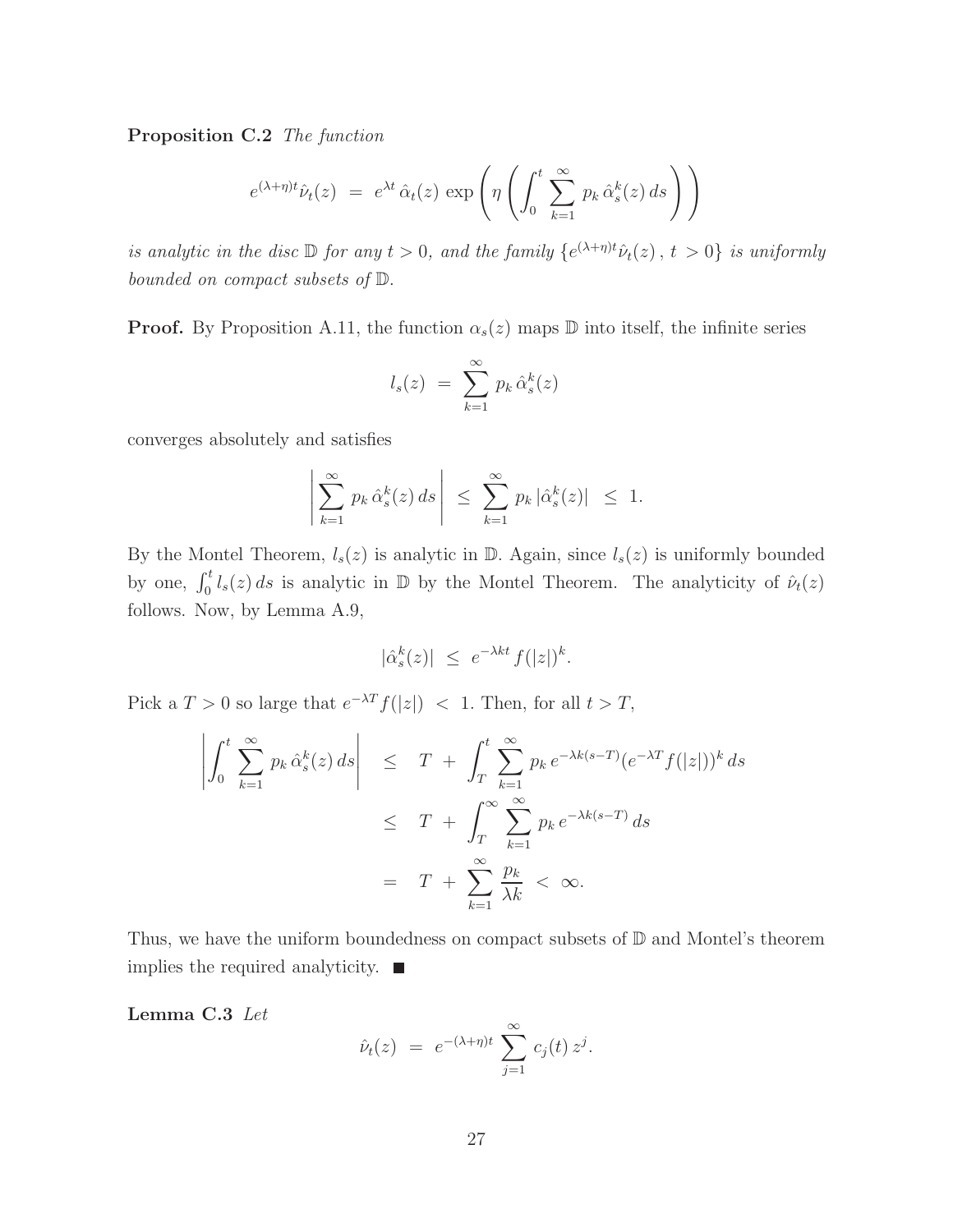Then, the coefficients  $c_i(t)$  are nonnegative, monotone increasing, bounded from above and satisfy

$$
\lim_{t \to \infty} c_j(t) = \phi_j.
$$
\n
$$
\phi(z) = \sum_{k=1}^{\infty} \phi_j z^j
$$
\n(36)

is analytic in D.

The function

**Proof.** By Lemma A.8, the coefficients  $a_i(t)$  in the expansion

$$
e^{\lambda t} \hat{\alpha}_t(z) = \sum_{j=1}^{\infty} a_j(t) z^j
$$

are nonnegative and monotone increasing in  $t$ . Therefore, the coefficients of the Taylor expansion of  $(\hat{\alpha}_t(z))^k$  are nonnegative for any k and hence

$$
\sum_{k=1}^{\infty} p_k \,\hat{\alpha}_s^k(z) = \sum_{j=1}^{\infty} D_j(t) \, z^j,
$$

for some nonnegative  $D_i(t)$ . Therefore, the Taylor coefficients of

$$
\int_0^t \sum_{k=1}^\infty p_k \,\hat{\alpha}_s^k(z)ds \ = \ \sum_{j=1}^\infty \left( \int_0^t D_j(s)ds \right) z^j
$$

are nonnegative and monotone increasing in  $t$ . Since multiplying and adding nonnegative, increasing functions generates nonnegative, increasing functions, we immediately get that  $c_j(t)$  are monotone increasing and nonnegative. By Proposition C.2,

$$
c_j(t)(0.5)^j \leq \sum_{k=1}^{\infty} c_k(t)(0.5)^k < K,
$$

for some constant K, independent of time. Hence,  $c_j(t)$  is increasing and bounded from above for each j, so the limit  $\lim_{t\to\infty} c_j(t) = \phi_j$  exists for each j.

Since the functions  $e^{(\lambda+\eta)t} \hat{\nu}_t(z)$  are uniformly bounded on compact subsets of  $\mathbb{D}$ , this family of functions is compact by the Montel Theorem and there exists a subsequence  $e^{(\lambda+\eta)t_j} \hat{\nu}_{t_j}(z)$  converging uniformly on compact subsets of  $\mathbb D$  to a function  $g(z)$ , analytic in D. By the Montel Theorem, the Taylor coefficients also converge, so the Taylor coefficients of  $g(z)$  are given by  $\lim_{j\to\infty} c(t_j) = \phi_j$ . That is,  $g(z)$  is given by (36), as stipulated.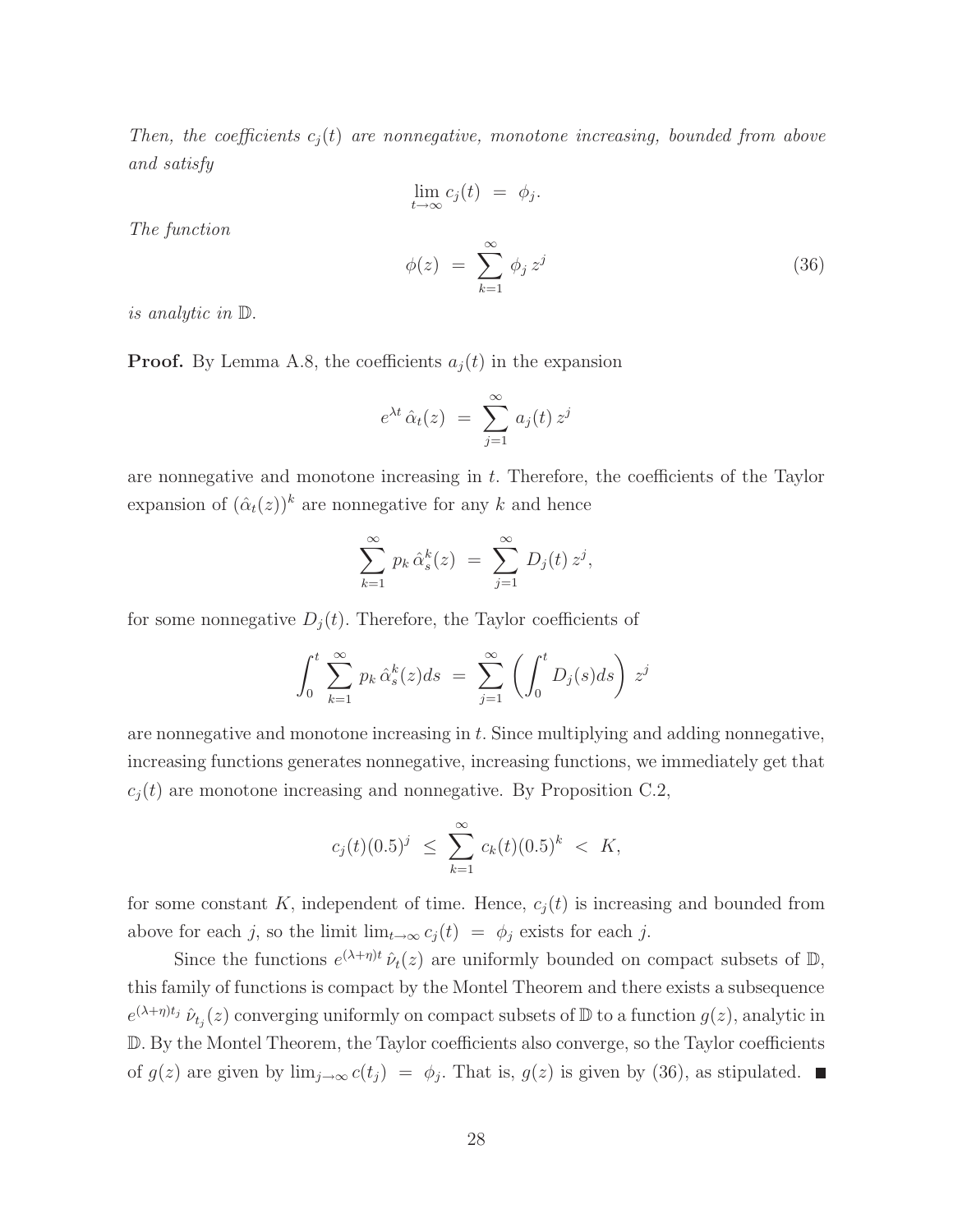**Proof of Proposition 4.4.** Using the solution for  $\alpha_t$  from equation (7) of Duffie and Manso (2007), we note that

$$
\int_0^t \hat{\alpha}_s \, ds \ = \ -\frac{1}{\lambda} \log \left( 1 \ - \ \hat{\mu}_0 \left( 1 - e^{-\lambda t} \right) \right). \tag{37}
$$

Therefore,

$$
\hat{\beta}_t = \frac{e^{-\eta t}}{\left(1 - \hat{\mu}_0 \left(1 - e^{-\lambda t}\right)\right)^{\frac{\eta}{\lambda}}}
$$

and

$$
\hat{\nu}_t = \hat{\alpha}_t \,\hat{\beta}_t = \frac{e^{-(\eta + \lambda)t} \,\hat{\mu}_0}{\left(1 - \hat{\mu}_0 \left(1 - e^{-\lambda t}\right)\right)^{\frac{\eta + \lambda}{\lambda}}}.\tag{38}
$$

 $\Box$ 

## D Proofs of Convergence Rates

**Proof of Theorem 5.2.** The argument is analogous to that of Propositions 2 and 4 in Duffie, Giroux, and Manso (2008). We will provide the rate of convergence to zero of  $\nu_t((-\infty, a))$  on the event  $\{X = H\}$ . A like argument gives the same rate of convergence to 1 on the event  $\{X = L\}.$ 

Let  $Y_1, Y_2, \ldots$  be random variables that, given X, are independent with distribution  $\mu_0 = \alpha_0$ . By Theorem 4.3,

$$
\nu_t((-\infty, a)) = e^{-(\lambda + \eta)t} \sum_{n=1}^{\infty} c_n(t) \mu_0^{*n}((-\infty, a))
$$
  
\n
$$
= e^{-(\lambda + \eta)t} \sum_{n=1}^N c_n(t) \mathbb{P}\left[\sum_{i=1}^n (Y_i - \frac{a}{n}) \le 0\right]
$$
  
\n
$$
+ e^{-(\lambda + \eta)t} \sum_{n=N+1}^{\infty} c_n(t) \mathbb{P}\left[\sum_{i=1}^n (Y_i - \frac{a}{n}) \le 0\right]
$$
  
\n
$$
\le \beta e^{-(\lambda + \eta)t} + e^{-(\lambda + \eta)t} \sum_{n=N+1}^{\infty} \phi_n e^{ac} \gamma^n
$$
  
\n
$$
\le e^{-(\lambda + \eta)t} (\beta + e^{ac} g(\gamma)),
$$

and the proof is complete.  $\blacksquare$ 

**Proof of Lemma 5.3.** Let  ${Y_i}$  be an *iid* sequence of random variables with the distribution of  $\mu_0$  on the event  $\{X = H\}$ . By Cramer's Large Deviations theorem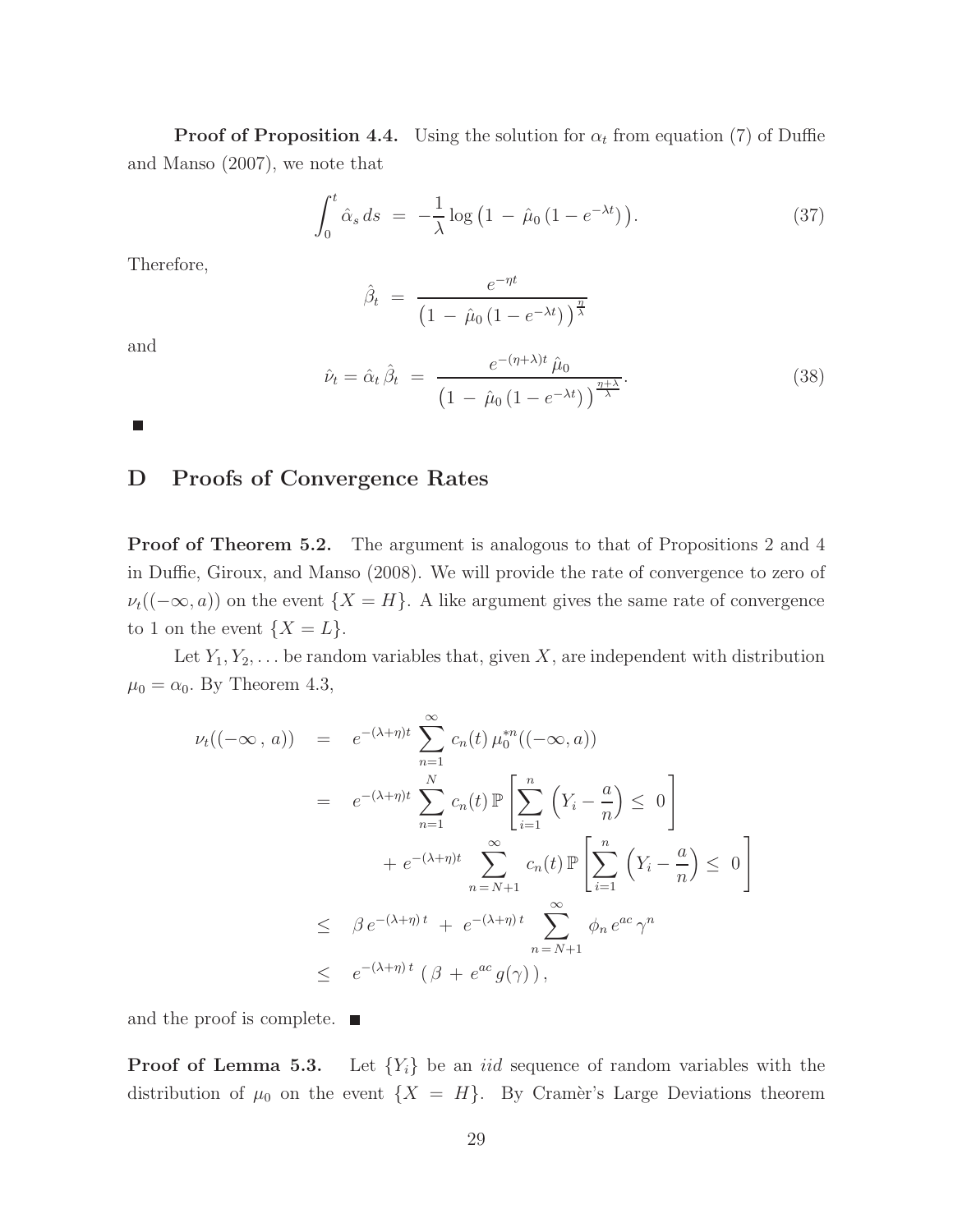(Deuschel and Stroock (1989), p. 6),

$$
\mu_0^{*k}((-\infty, a)) = \mathbb{P}(Y_1 + \dots + Y_k < a) = e^{-k(R + o(1))}
$$

as  $k \to \infty$ . The lower bound immediately follows. For the upper bound, we will use the Chernoff (1953) bound, stating that

$$
\mathbb{P}[Y_1 + \dots + Y_k < a] \leq e^{-k \cdot S(a/k)},
$$

where

$$
S(x) = \sup_{y \in \mathbb{R}} (y x - \log E[e^{yY}]).
$$

It is known (for example, Deuschel and Stroock (1989), p. 6) that  $S(\cdot)$  is a strictly convex function, attaining its minimal value 0 at  $x = E[Y]$ . Therefore,  $S(x)$  is monotone decreasing on  $[0, E[Y]]$  and  $R = S(0) > S(a/k)$ . But, since convex functions are locally Lipschitz,  $S(0) - S(a/k) < C a/k$  for some constant C. Therefore,

$$
e^{-k S(a/k)} \leq e^{-k(R - Ca/k)} = e^{Ca} e^{-kR},
$$

and the proof is complete.  $\blacksquare$ 

Proof of Theorem 5.4. By Theorem 4.3,

$$
\nu_t = \sum_{n=1}^{\infty} e^{-\eta t} c_n(t) \mu_0^{*n}
$$

with nonnegative  $c_n(t)$ . By Lemma 5.3,

$$
\nu_t((-\infty, a)) \leq \kappa_1 \sum_{n=1}^{\infty} e^{-\eta t} c_n(t) e^{-Rn}.
$$

Now, gathering the terms and using representation (15),

$$
\sum_{n=1}^{\infty} e^{-\eta t} c_n(t) e^{-Rn} = e^{-R} \left[ \sum_{k=0}^{\infty} \frac{(\eta t)^k}{k!} e^{-\eta t} \left( \sum_{n=1}^{\infty} p_n e^{-Rn} \right)^k \right]
$$
  
=  $e^{-R} \left[ \sum_{k=0}^{\infty} \frac{(\eta t)^k}{k!} e^{-\eta t} \left( \Phi(e^{-R}) \right)^k \right]$   
=  $e^{-R} \exp \left( -\eta \left( 1 - \Phi(e^{-R}) \right) t \right).$ 

The lower bound is proved similarly.  $\blacksquare$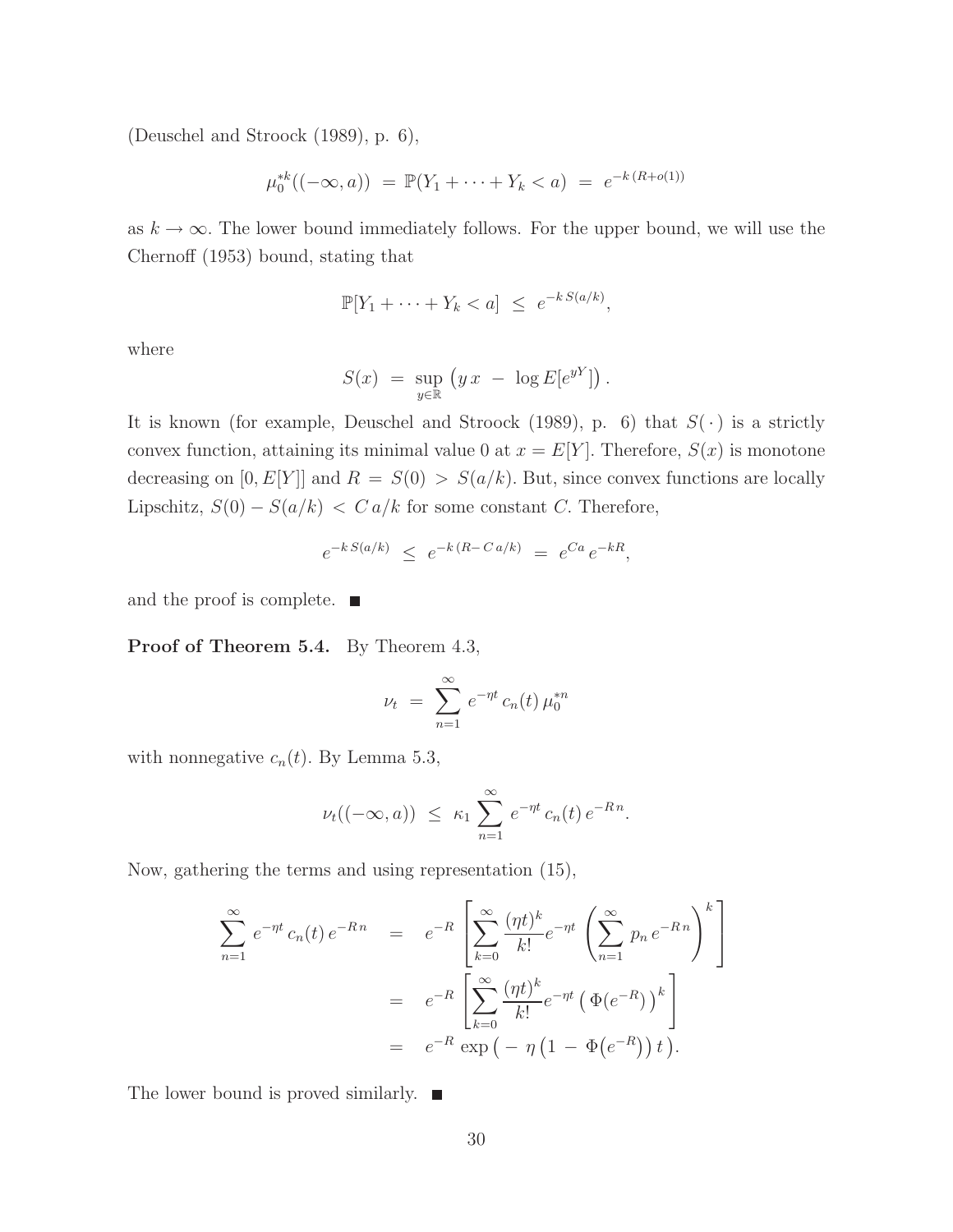### E Discrete Time Example

This appendix presents a simplified model whose purpose is to illustrate the discontinuity in the rates of convergence with respect to the private meeting intensity, at the point at which that intensity reaches zero.

Each agent from a continuum of agents of mass 1 starts with one signal. In this setting, however, time is discrete. At each integer period  $t \geq 1$ , the posterior of a randomly selected agent in the population is revealed publicly. At every  $k$ -th period, beginning at period  $k$ , there is a random full matching of the population into pairs. That is, each agent is matched with another agent that is randomly selected from the population. (A rigorous construction of such a random matching, obeying the law of large numbers used below, is provided by Duffie and Sun (2007).) Agents reveal their posteriors to each other in these two-agent meetings. Across periods, the random matchings are independent.

At time t, almost surely, all agents in the population will have collected the same number of signals. Some signals will have been collected from public releases of information while other signals will have been collected from private meetings with other agents. In particular, at time  $t$ , the number of signals that each agent will have collected is

$$
(2^{\text{Int}(t,k)} - 1) + \sum_{s=1}^{\text{Int}(t,k)} k * 2^{s-1} + \text{Mod}(t,k) 2^{\text{Int}(t,k)},
$$
\n(39)

where Int $(t, k)$  is the integer part of the division of t by k, and where  $Mod(t, k)$  is the modulus after division of t by  $k$ .

The first term in (39) represents the number of signals that each agent has collected through private meetings up to time  $t$ . At time  $t$ , each agent will have participated in Int(t, k) private meetings, and therefore, each agent will have collected  $(2^{\text{Int}(t,k)} - 1)$ signals through private meetings up to time  $t$ .

The last two terms in (39) represent the number of signals that each agent will have collected through public information releases by time  $t$ . A public information release at time t provides agents with  $2^{\text{Int}(t,k)}$  new signals. Therefore, by time t, each agent will have collected  $\sum_{s=1}^{\text{Int}(t,k)} k*2^{s-1}+\text{Mod}(t,k)2^{\text{Int}(t,k)}$  signals from public information releases. The number of signals collected during the first  $Int(t, k)k$  periods is  $\sum_{s=1}^{Int(t, k)} k*2^{s-1}$ . The number collected during the last  $Mod(t, k)$  periods  $Mod(t, k)2<sup>Int(t, k)</sup>$ .

From  $(39)$ , it follows that the probability distribution of an agent's type at time t is

$$
\nu_t = \mu_0^{*(2^{\text{Int}(t,k)} + \sum_{s=1}^{\text{Int}(t,k)} k * 2^{s-1} + \text{Mod}(t,k)2^{\text{Int}(t,k)})}.
$$
\n(40)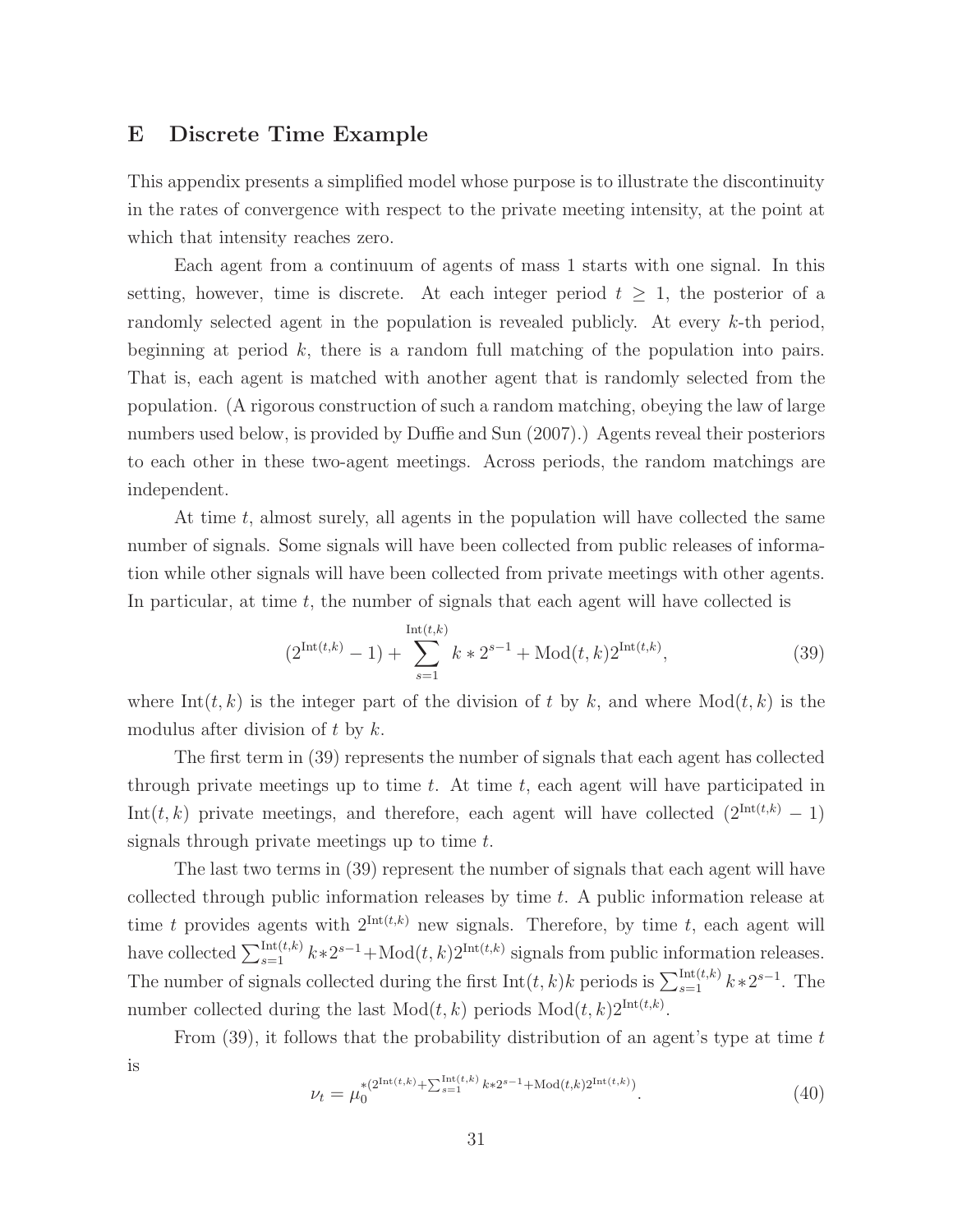We can use Lemma 5.3 to prove the following proposition.

**Proposition E.1** Under Assumption 5.1, on the event  $\{X = H\}$ , for any  $\varphi > 0$  there exists some  $\kappa_0 > 0$  such that, for any positive integer time t,

$$
\nu_t((-\infty, a)) \le \kappa_0 e^{-\varphi t}.\tag{41}
$$

**Proof of Proposition E.1.** Take t high enough that  $2^{\text{Int}(t,k)} > 2\varphi/R$ . Then,

$$
2^{\text{Int}(t,k)} + \sum_{s=1}^{\text{Int}(t,k)} k * 2^{s-1} + \text{Mod}(t,k)2^{\text{Int}(t,k)} > \text{Int}(t,k)k\frac{\varphi}{R} + \text{Mod}(t,k)\frac{\varphi}{R} = t\frac{\varphi}{R}.
$$

Using Lemma 5.3, we obtain that for t such that  $2^{\text{Int}(t,k)} > 2\varphi/R$ ,

$$
\nu_t((-\infty, a)) \le \kappa e^{-\varphi t}.\tag{42}
$$

On the other hand, for t such that  $2^{\text{Int}(t,k)} \leq 2\varphi/R$ , we can always select a high enough constant  $\kappa'$  such that

$$
\nu_t((-\infty, a)) \le \kappa' e^{-\varphi t}.\tag{43}
$$

Making  $\kappa_0 = \max{\kappa, \kappa' }$ , we obtain the result.

This proposition implies that with public and private sources of information, the exponential convergence rate is higher than  $\varphi$  for any  $\varphi > 0$ .

On the other hand, if we assume that agents learn only through public information releases (that is,  $k = \infty$  in the model discussed in this section), then by time t, each agent will have collected exactly  $t$  signals. Therefore the probability distribution of an agent's type at time  $t$  is

$$
\nu_t = \mu_0^{t+1}.\tag{44}
$$

Using Lemma 5.3 it is easy to see that, under Assumption 5.1, convergence is exponential at an "almost rate" of R.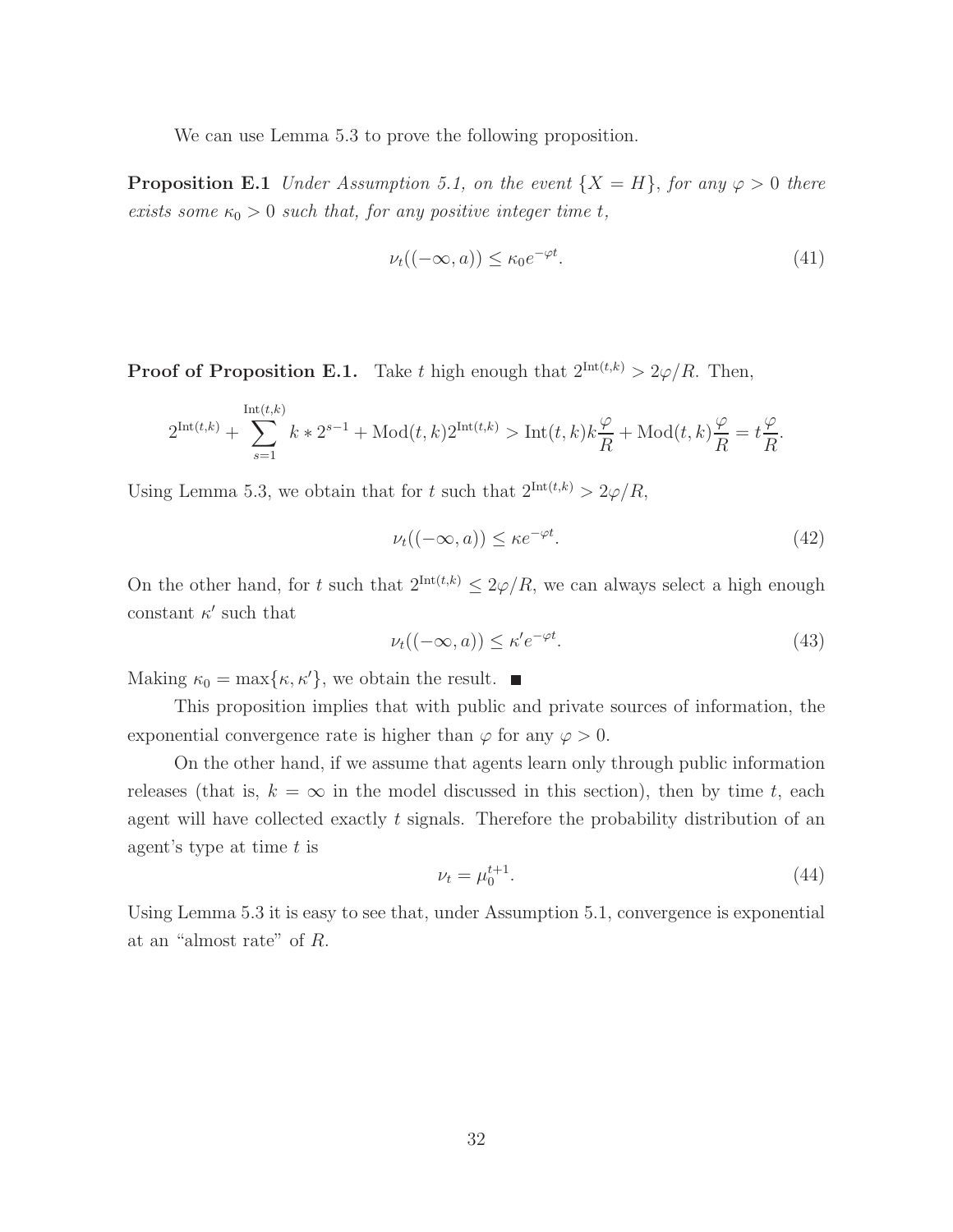### References

Amador, Manuel and Pierre Olivier Weill. 2008. "Learning from Private and Public Observations of Others' Actions," Stanford University, Working Paper.

Arrow, Kenneth. 1974. The Limits of Organization. Norton, New York.

Banerjee, Abhijit, and Drew Fudenberg. 2004. "Word-of-Mouth Learning." Games and Economic Behavior, 46: 1-22.

Blouin, Max, and Roberto Serrano. 2001. "A Decentralized Market with Common Values Uncertainty: Non-Steady States." Review of Economic Studies, 68: 323-346.

Chernoff, Herman 1953. "Asymptotic efficiency for tests based on the sum of observations," Annals of Mathematical Statistics, 23, 493-507.

Deuschel, Jean-Dominique and Stroock, Daniel 1989. Large Deviations, AMS Chelsea Publishing.

Dieudonné, Jean 1960. *Foundations of Modern Analysis.* Academic Press, New York-London.

Duffie, Darrell, Nicolae Gârleanu, and Lasse Pedersen. 2005. "Over-the-Counter Markets." Econometrica, **73:** 1815-1847.

Duffie, Darrell, and Gustavo Manso. 2007. "Information Percolation in Large Markets." American Economic Review Papers and Proceedings, 97: 203-209.

Duffie, Darrell, Gaston Giroux, and Gustavo Manso. 2009. "Information Percolation." forthcoming: AEJ: Microeconomics.

Duffie, Darrell, Semyon Malamud, and Gustavo Manso. 2009. "Information Percolation with Equilibrium Search Dynamics." Forthcoming in *Econometrica*.

Duffie, Darrell, and Yeneng Sun. 2007. "Existence of Independent Random Matching." Annals of Applied Probability, 17: 386-419.

Edwards, Amy, Larry E. Harris, and Michael Piwowar. 2007. "Corporate Bond Market Transaction Costs and Transparency," Journal of Finance, 62: 1421-1451.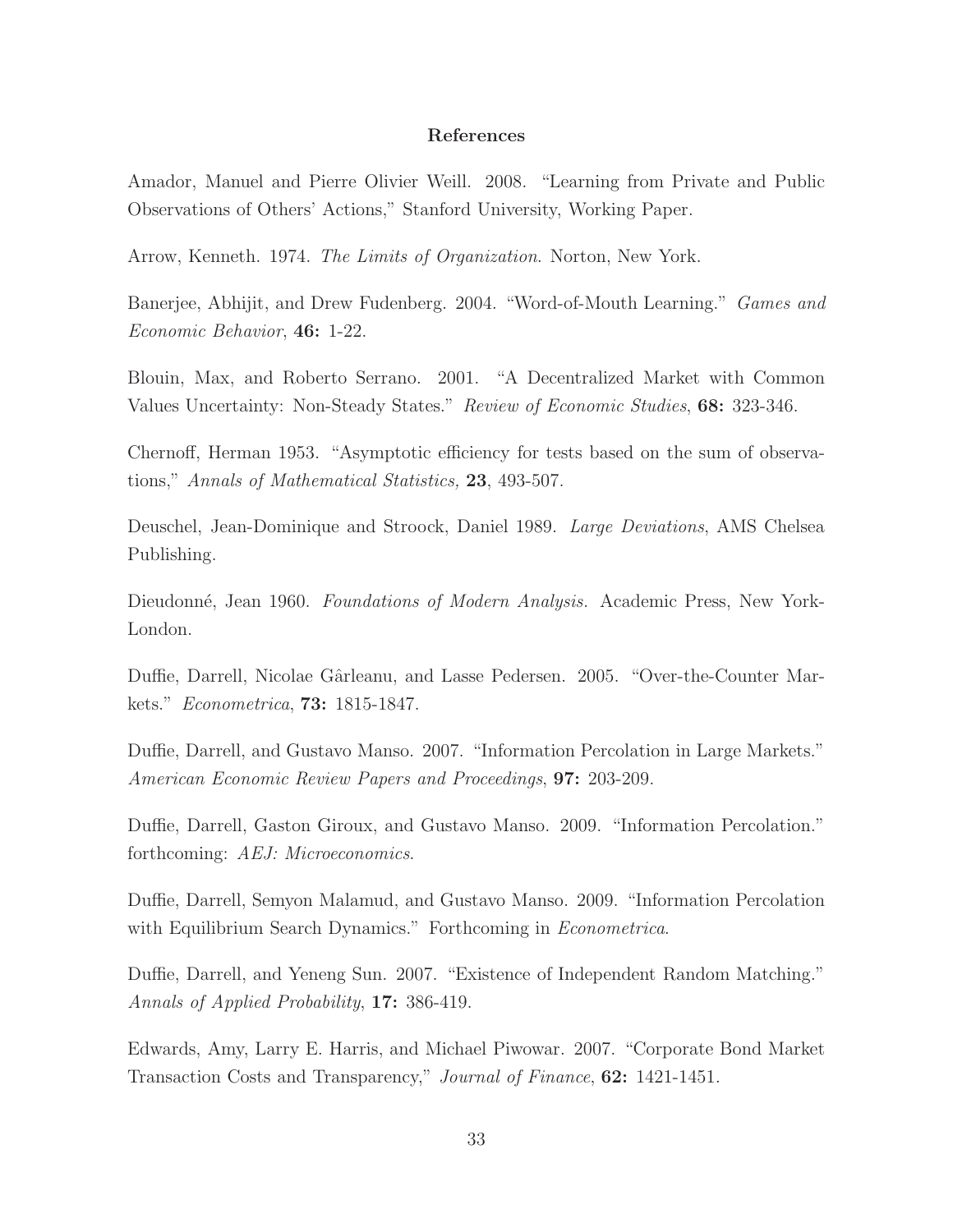Gale, Douglas. 1987. "Limit Theorems for Markets with Sequential Bargaining." Journal of Economic Theory, 43: 20-54.

Goldstein, Michael, Edith Hotchkiss, and Erik Sirri. 2007. "Transparency and Liquidity: A Controlled Experiment on Corporate Bonds," Review of Financial Studies 20: 235- 273.

Golosov, Michael, Guido Lorenzoni, and Aleh Tsyvinski. 2008. "Decentralized Trading with Private Information." MIT Working Paper.

Green, Rick, Burton Hollifield, and Norman Schurhoff. 2007. "Financial Intermediation and the Costs of Trading in an Opaque Market," Review of Financial Studies 20: 275-314.

Grossman, Sanford. 1976. "On the Efficiency of Competitive Stock Markets Where Traders Have Diverse Information." *Journal of Finance*, **31:** 573-585.

Grossman, Sanford and Joseph Stiglitz. 1980. "On the Impossibility of Informationally Efficient Markets." American Economic Review, 70: 393-408.

Hayek, Friedrich. 1945. "The Use of Knowledge in Society." American Economic Review, 35: 519-530.

Kiyotaki, Nobuhiro, and Randall Wright. 1993. "A Search-Theoretic Approach to Monetary Economics." American Economic Review, 83: 63-77.

Lagos, Ricardo and Guillaume Rocheteau. 2008. "Liquidity in Asset Markets with Search Frictions," *Econometrica*, **77:** 403-426.

Milgrom, Paul. 1981. "Rational Expectations, Information Acquisition, and Competitive Bidding." Econometrica, 50: 1089-1122.

Mortensen, Dale. 1986. "Job Search and Labor Market Analysis," in O. Ashenfelter and R. Layard, eds., Handbook of Labor Economics. Amsterdam: Elsevier Science Publishers.

Moscarini, Giuseppe, and Lones Smith. 2002. "The Law of Large Demand for Information." Econometrica, 70: 2351-2366.

Pesendorfer, Wolfgang and Jeroen Swinkels. 1997. "The Loser's Curse and Information Aggregation in Common Value Auctions." Econometrica, 65: 1247-1281.